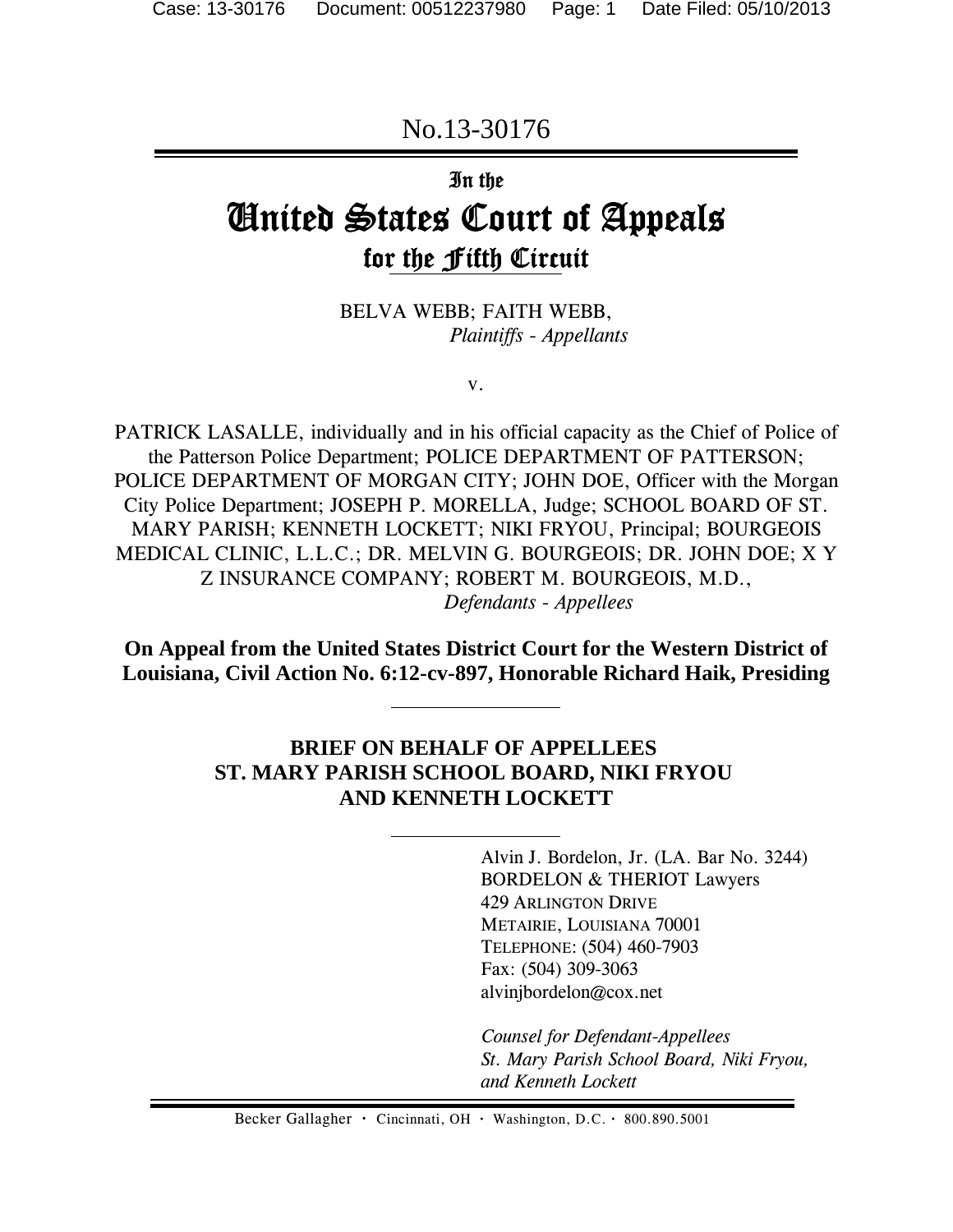# \_\_\_\_\_\_\_\_\_\_\_\_ **NO. 13-30176**

# **UNITED STATES COURT OF APPEALS FOR THE FIFTH CIRCUIT**

# **BELVA WEBB, ET AL**

# **versus**

# **PATRICK LASALLE, ET AL**

# **CERTIFICATE OF INTERESTED PERSONS**

Undersigned counsel certifies that the following listed persons and entities as described in Rule 28.2.1 have an interest in the outcome of this case. These representations are made in order that the judges of this court may evaluate possible disqualification or recusal.

- 1. Plaintiffs-Appellants Belva and Faith Webb.
- 2. Martin E. Regan, Jr. and Daniel G. Abel, counsel for the Webbs.
- 3. Defendant-Appellee Patrick LaSalle.
- 4. Defendant-Appellee Joseph P. Morella.
- 5. James L. Pate, James Huey Gibson, and Sara Rodrigue, counsel for LaSalle and Morella.
- 6. Defendant-Appellee Morgan City Police Department.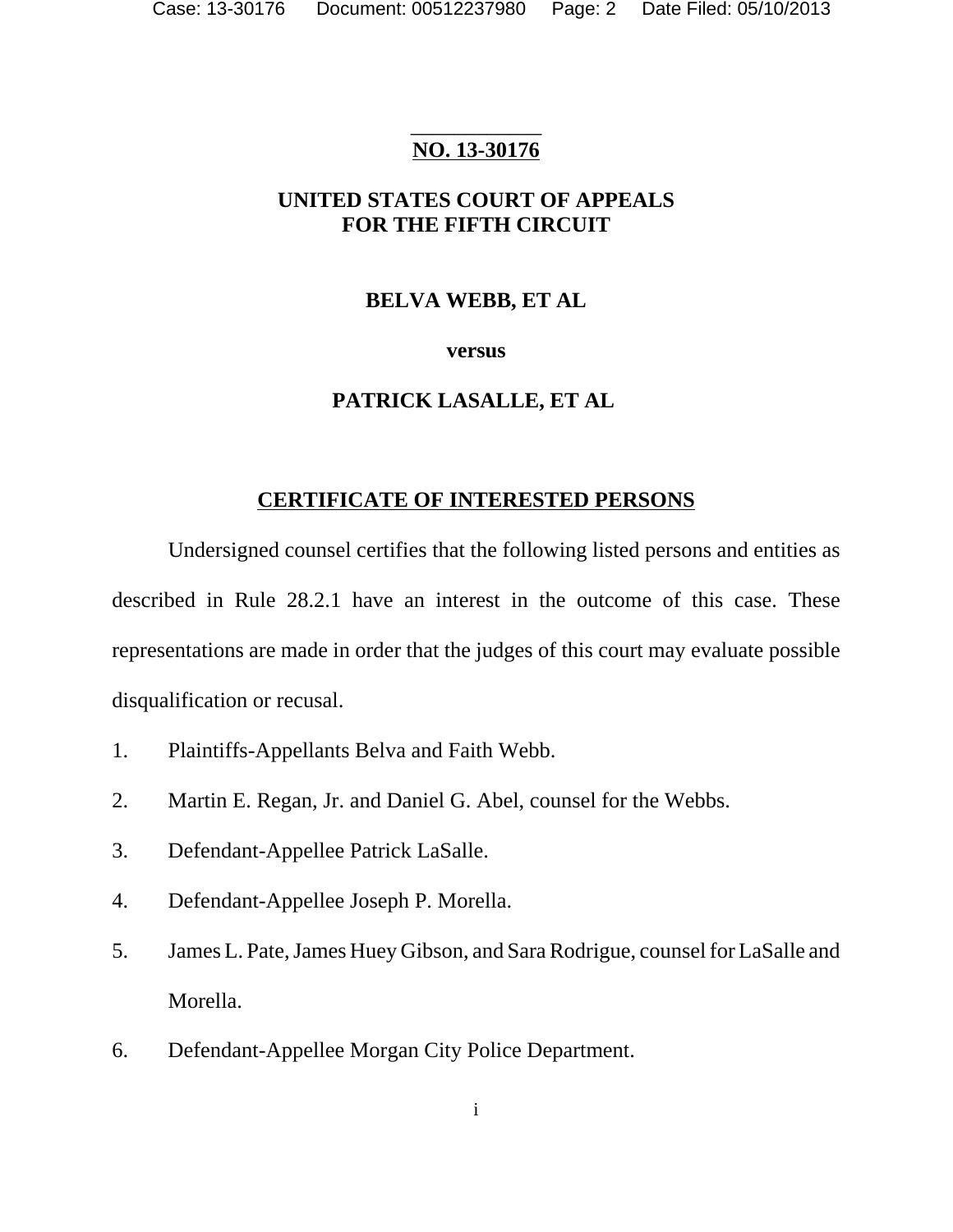- 7. David Clay Clarke, counsel for Morgan City Police Department.
- 8. Defendant-Appellee Bourgeois Medical Clinic.
- 9. Defendant-Appellee Dr. Robert Bourgeois.
- 10. Defendant-Appellee Dr. Melvin Bourgeois
- 11. Harvey Joseph Grodsky, counsel for Bourgeois Medical Clinic, Dr. Robert Bourgeois and Dr. Melvin Bourgeois.
- 12. Defendant-Appellee St. Mary Parish School Board, a political subdivision of the State of Louisiana.
- 13. Defendant-Appellee Niki Fryou, a St. Mary Parish School Board school principal.
- 14. Defendant-Appellee Kenneth Lockett, a St. Mary Parish School Board administrator.
- 15. Alvin J. Bordelon, Jr., counsel for St. Mary Parish School Board, Fryou and Lockett.

/s/ Alvin J. Bordelon, Jr. **ALVIN J. BORDELON, JR. Counsel for St. Mary Parish School Board, Principal Niki Fryou and Supervisor Kenneth Lockett**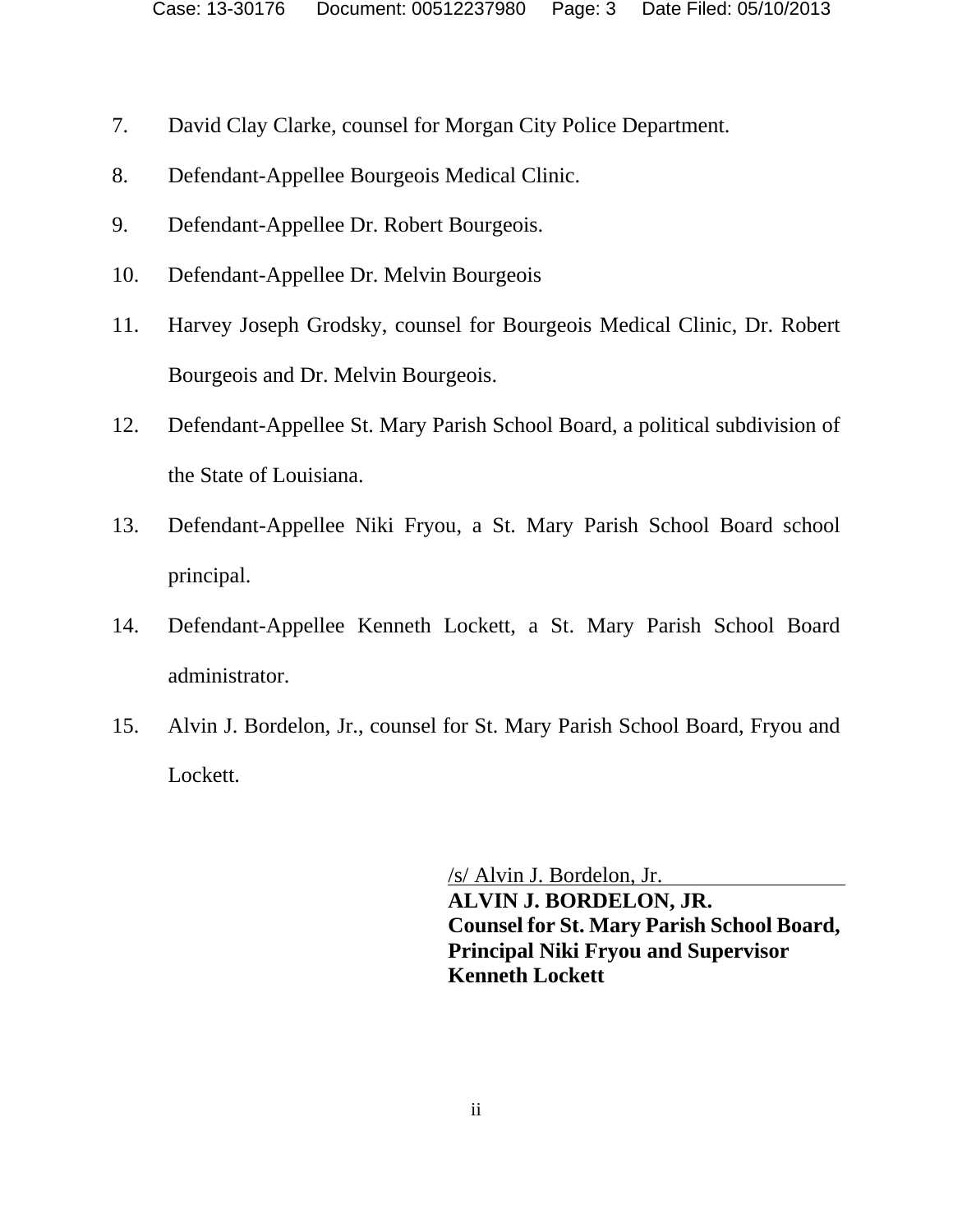Case: 13-30176 Document: 00512237980 Page: 4 Date Filed: 05/10/2013

### **STATEMENT REGARDING ORAL ARGUMENT**

Appellants Belva and Faith Webb, plaintiffs in the district court, have appealed Rule 12(b)(6) dismissal of their complaint. Appellees, St. Mary Parish School Board, Principal Niki Fryou and Supervisor of Child Welfare Kenneth Lockett, consider oral argument unnecessary for the following reasons:

- 1. This matter was authoritatively and properly decided by the district court based on a reasoned dissection of the complaint and a sound exposition of the applicable law.
- 2. As will be explained in the body of appellees' submission, plaintiffs' suit was vexatious and frivolous, and their appeal is vexatious and frivolous.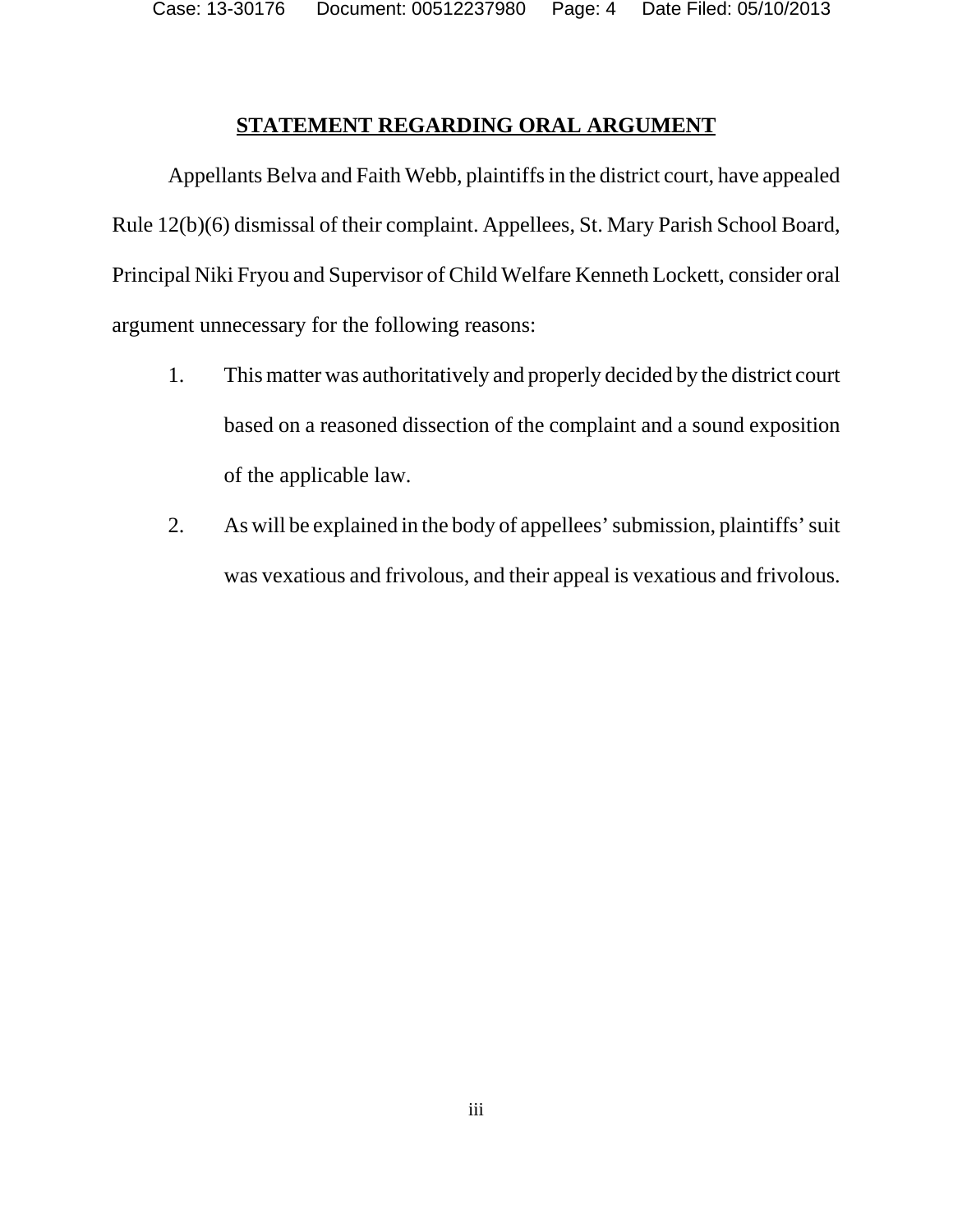# **TABLE OF CONTENTS**

|                 | Statement of the Facts Relevant to the                     |
|-----------------|------------------------------------------------------------|
|                 |                                                            |
|                 |                                                            |
|                 |                                                            |
| A.              | The Webbs Failed to State 42 U.S.C. Sec. 1985 and 1986     |
| <b>B.</b>       | The Webbs Failed to State a Section 1983 Claim against St. |
| $\mathcal{C}$ . | The Webbs Failed to State a Section 1983 Claim Against     |
|                 |                                                            |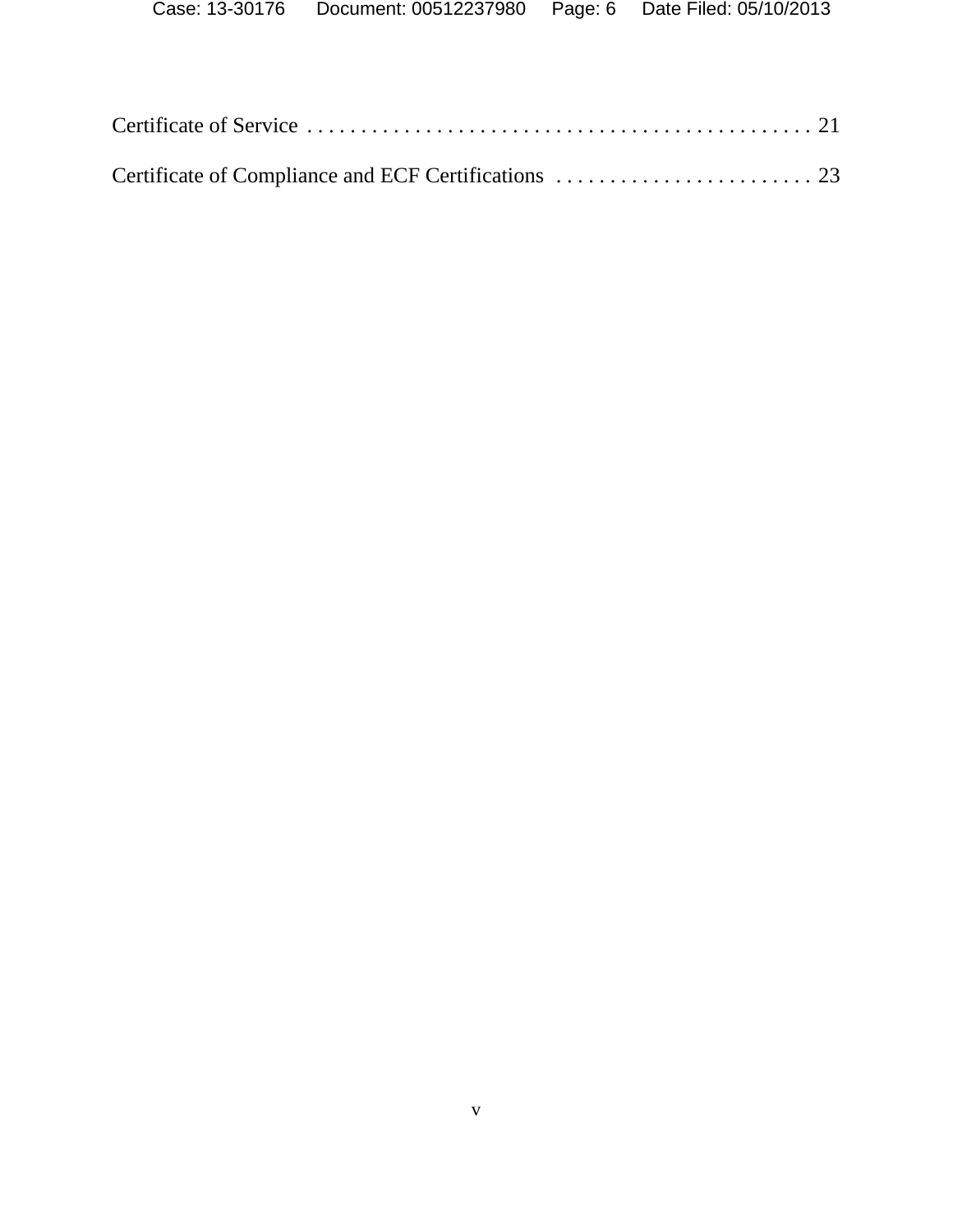# **TABLE OF AUTHORITIES**

# **CASES**

| Arsenaux v. Roberts,                                               |
|--------------------------------------------------------------------|
|                                                                    |
| Ashcroft v. Iqbal,                                                 |
| 556 U.S. 662, 129 S. Ct. 1937, 173 L. Ed. 2d 868 (2009) 14         |
| Baker v. Putnal,                                                   |
|                                                                    |
| Bedford v. The City of Mandeville,                                 |
|                                                                    |
| Bell Atlantic Corp. v. Twombly,                                    |
| 550 U.S. 544, 127 S. Ct. 1955, 167 L. Ed. 2d 929 (2007)  14        |
| Cinel v. Connick,                                                  |
|                                                                    |
| County of Sacramento v. Lewis,                                     |
|                                                                    |
| Davis v. Tarrant Centy.,                                           |
|                                                                    |
| Doe ex rel Magee v. Covington County School District ex rel. Keys, |
|                                                                    |
| Elliott v. Perez,                                                  |
|                                                                    |
| Fernandez-Montes v. Allied Pilots Ass'n,                           |
|                                                                    |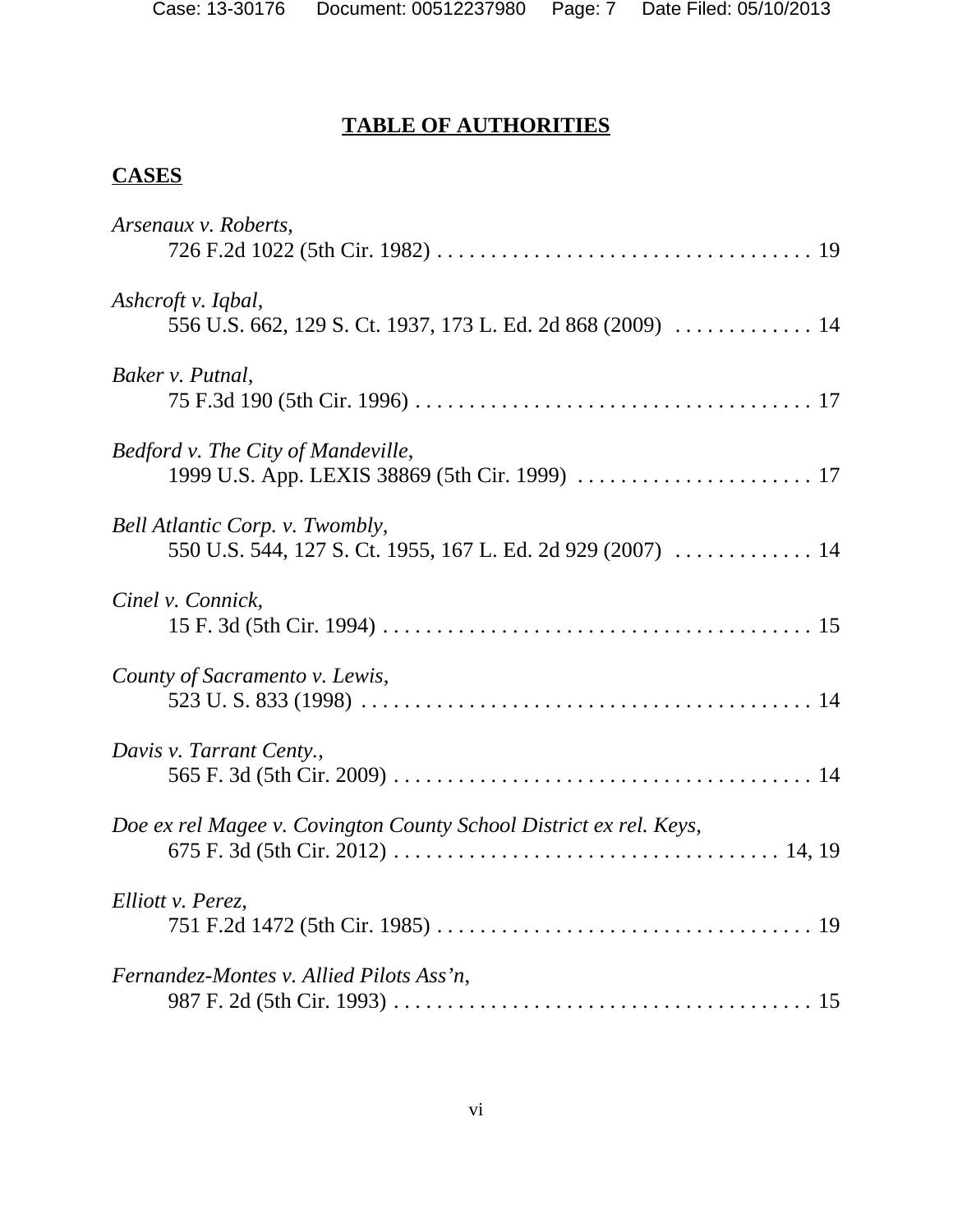| Hagardon v. I. F. Hingle,<br>2003 U.S. Dist. LEXIS 16493 (E.D. La. 2003)  12, 17 |
|----------------------------------------------------------------------------------|
| Hamilton v. Chaffin,                                                             |
| Johnson v. Wells,                                                                |
| Locket v. New Orleans, City,                                                     |
| Michalik v. Hermann,                                                             |
| Monell v. New York City Dept. Of Social Services,                                |
| Morin v. Caire,                                                                  |
| Oscar Renda Const., Inc. v. City of Lubbock,                                     |
| Rodriguez v. Neely,                                                              |
| Schultea v. Wood,                                                                |
| Sparkman v. McFarlin,                                                            |
| Steadman v. The Texas Rangers,                                                   |
| Taylor v. Books A Million,                                                       |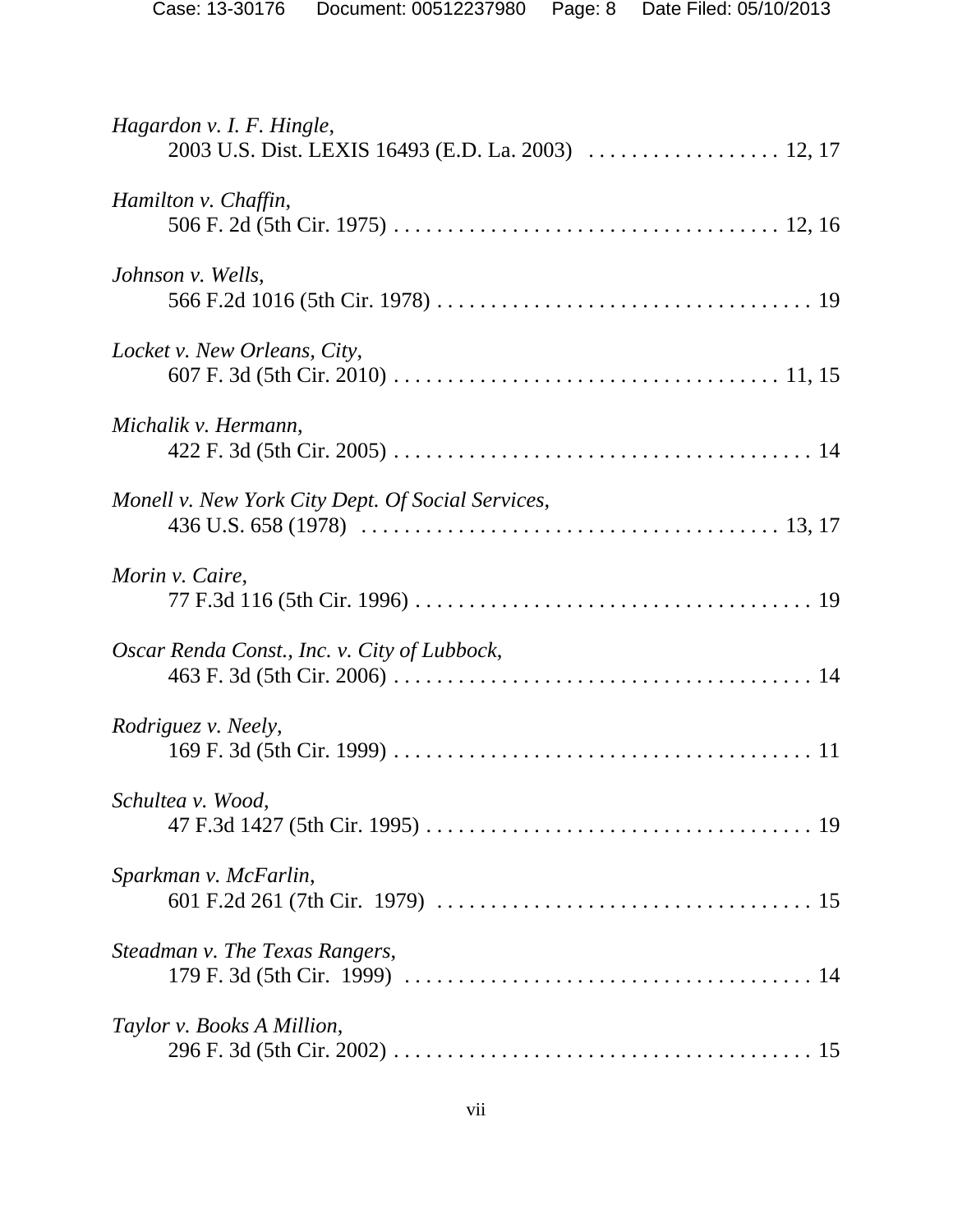| Tebo v. Tebo,                                               |  |
|-------------------------------------------------------------|--|
|                                                             |  |
| U. S. ex rel Williard v. Humana Health Plan of Texas, Inc., |  |
|                                                             |  |
| <b>CONSTITUTION</b>                                         |  |
|                                                             |  |
|                                                             |  |
|                                                             |  |

# **STATUTES**

# **RULES**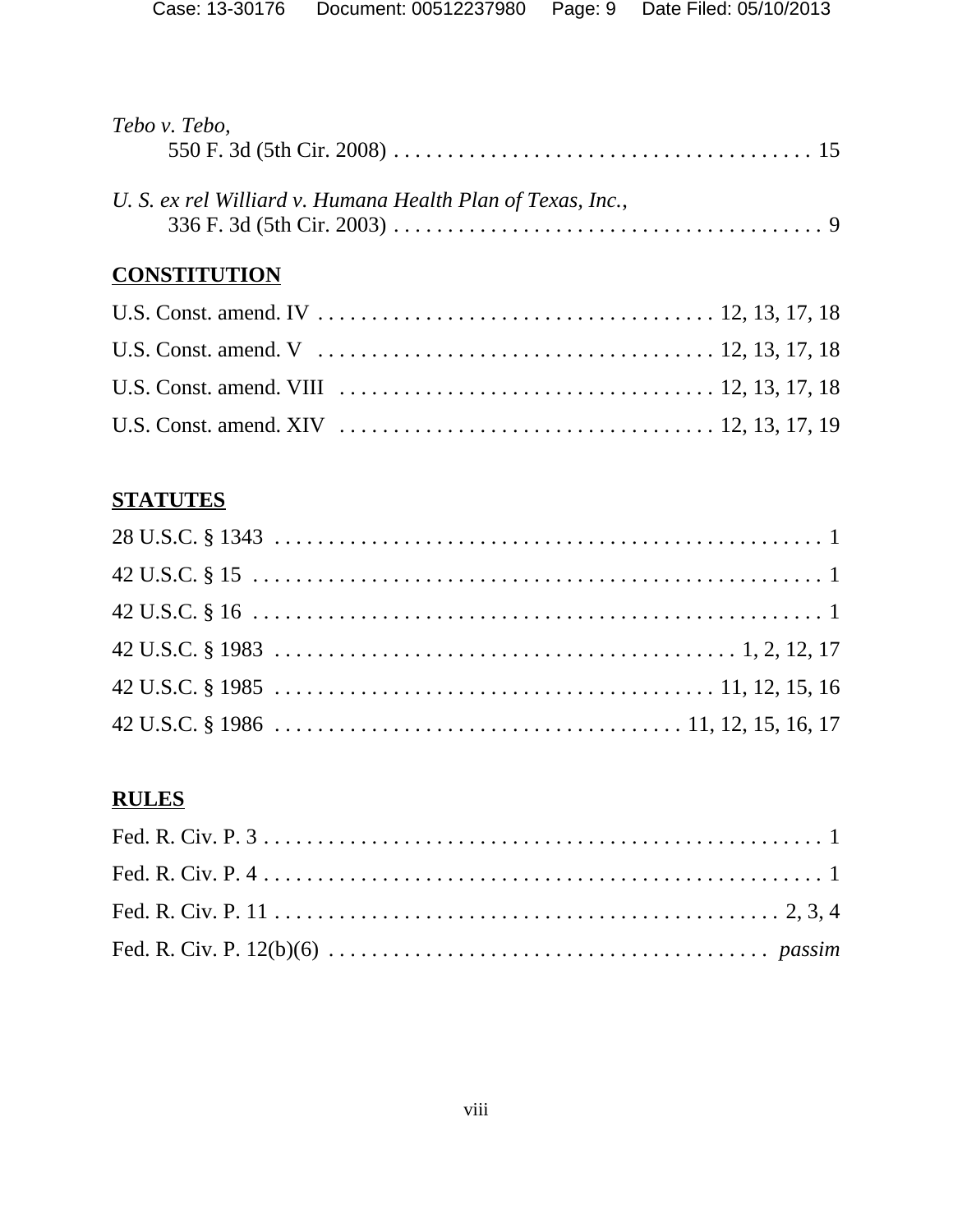#### **STATEMENT OF JURISDICTION**

Using 42 U. S. C. Sec. 1983 as a procedural vehicle, and also citing 42 U. S. C. Secs. 15 and 16, the Webbs sued St. Mary Parish School Board, Principal Niki Fryou and Child Welfare Supervisor Kenneth Lockett, appellees represented by undersigned counsel. The Webbs claimed that Fryou and Lockett conspired with a municipal police chief (LaSalle), an attorney (Morella), two physicians (Drs. Robert and Melvin Bourgeois), an unidentified Bourgeois Clinic staff physician ("Dr. John Doe), and an unidentified local, Morgan City police officer ("Officer John Doe), to violate their Fourth, Fifth, Eighth and Fourteenth Amendment rights. The Webbs also asserted a bevy of Louisiana state law claims.

The district court had original jurisdiction over the Webb's federal claims pursuant to 28 U. S. C. Sec. 1343 and supplemental jurisdiction over their state law claims. The district court dismissed the Webb's federal claims under Rule 12(b)(6) with prejudice and declined supplemental jurisdiction over their state law claims. The Webbs timely filed a Notice of Appeal. Pursuant to Rules 3 and 4 of the Federal Rules of Civil Procedure, the Webbs have an appeal as of right to this Court.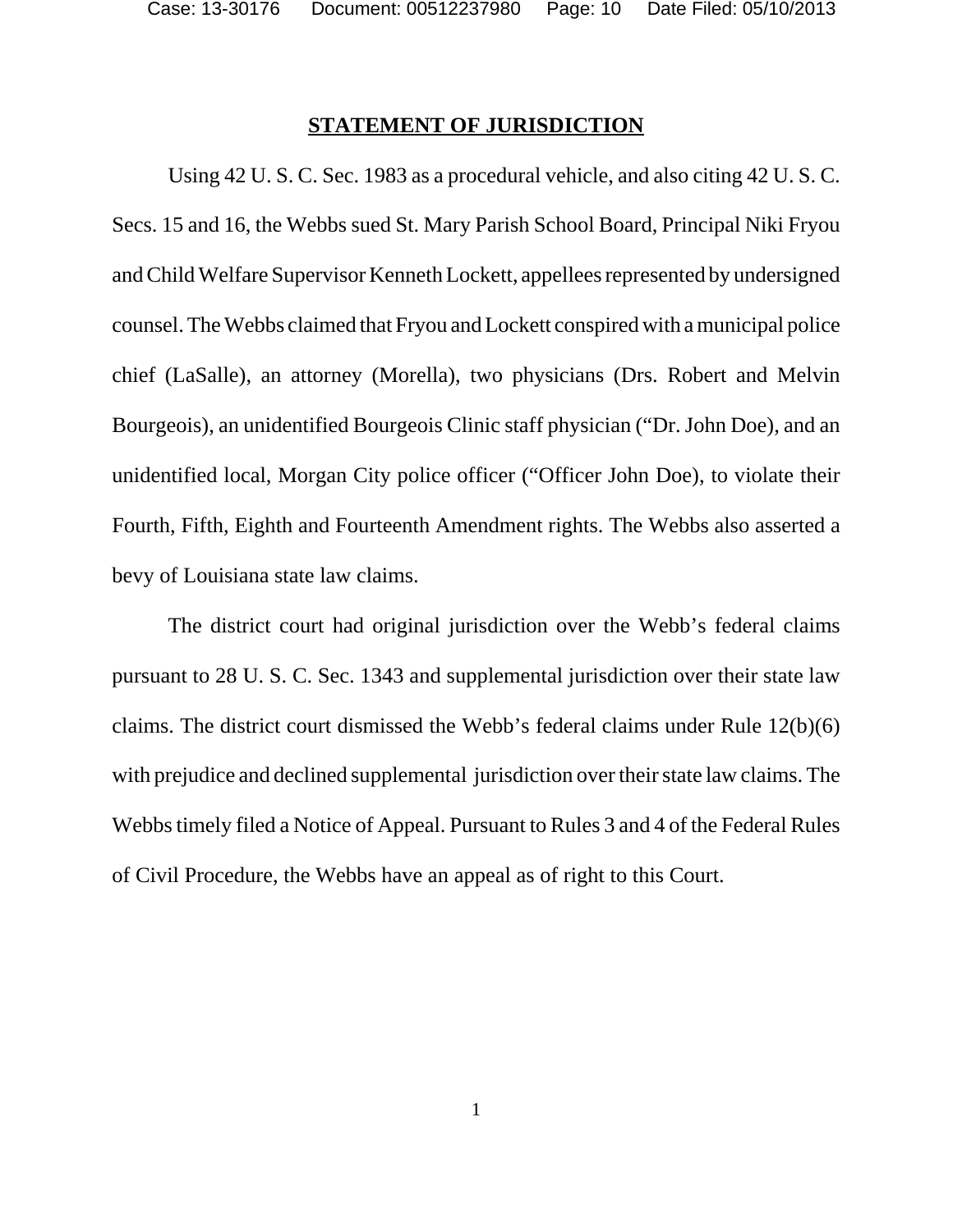#### **STATEMENT OF THE ISSUE**

Whether the district court erred in dismissing the Webbs' complaint against St. Mary Parish School Board, Principal Niki Fryou and Child Welfare Supervisor Kenneth Lockett pursuant to Rule 12(b)(6).

#### **STATEMENT OF THE CASE**

This is a tale of two vexatious lawsuits filed by Belva and Faith Webb. The Webbs filed their first suit, *Webb v. Morella, 6:10-cv-01557,* on October 12, 2010, alleging that Joseph Morella, an attorney and part-time city judge, assaulted them with racial slurs and physical threats in his law office after a real estate between Police Chief Patrick LaSalle and the Webbs went sour. To justify proceeding under 42 U.S.C. Section 1983, the Webbs claimed that Morella, who had served as closing attorney on LaSalle's behalf, was a "state actor" who had violated their constitutional rights and committed "hate crimes."1 Morella responded with a Rule 12(b)(6) motion to dismiss and a motion for sanctions under Rule 11.

On April 16, 2012, three days before the hearing on Morella's motions, the Webbs filed their second suit, *Webb v. LaSalle*. This suit alleged that Chief LaSalle

<sup>&</sup>lt;sup>1</sup>Although the alleged slurs and assault had taken place in Morella's private law office and had arisen in connection with a private, commercial transaction, the Webbs sued Morella under 42 U. S. C. Sec. 1983, alleging that Morella had acted under color of law in denying them due process and equal protection. In short, the Webbs theory was that Morella was a state actor 24-7, in all aspects of his affairs, because he was a part-time municipal judge who, ostensibly, never shed his robe.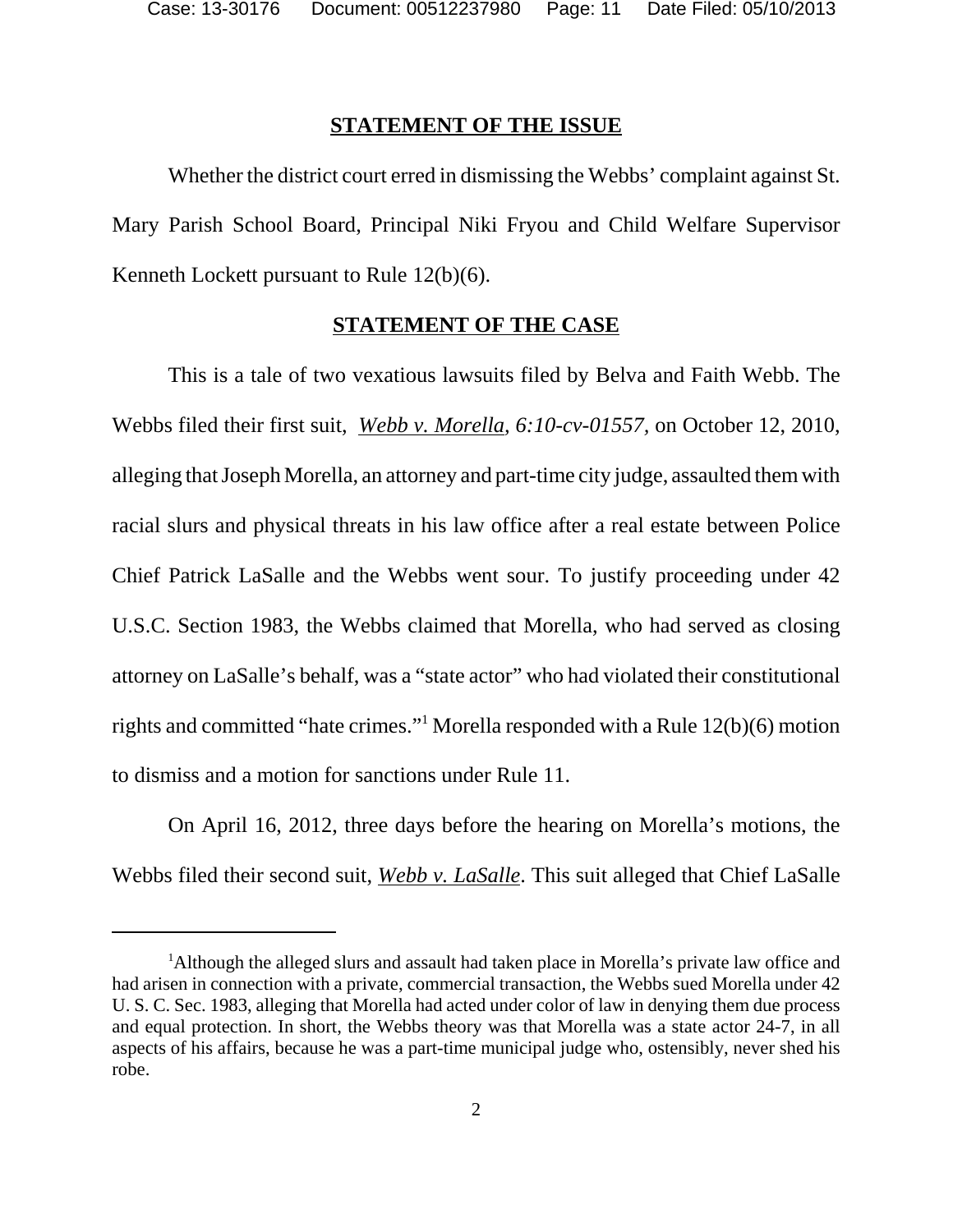and "Judge" Morella had orchestrated a wide ranging conspiracy to violate the Webbs' civil rights and had successfully enrolled Principal Fryou, Supervisor Lockett, Drs. Robert and Melvin Bourgeois, Dr. "Jon Doe, a Bourgeois clinic staff physician and Morgan City police officer "John Doe" in their unlawful scheme. This suit was allotted randomly to Judge Rebecca Dougherty of the Western District, but Judge Dougherty subsequently transferred the suit to Judge Haik as a case related to *Webb v. Morella*. 2

On May 8, 2012, three weeks later, the district court dismissed *Webb v. Morella*, the first Webb suit, and granted Morella's motion for sanctions. The Webbs filed a Notice of Appeal, and *Webb v. Morella* was lodged in this Court as Case No. 12-30617. On April 12, 2013, this Honorable Court disposed of *Webb v. Morella* in an unpublished *per curiam,* affirming the district court's dismissal and imposition of sanctions.

*Webb v. LaSalle*, the second Webb suit, met the same end in the district court as did *Webb v. Morella*. On November 30, 2012, the district court dismissed *Webb v. LaSalle* pursuant to Rule 12(b)(6). The district court again imposed Rule 11 sanctions. Noting that *Webb v. Lasalle* had been filed three days before the court heard motions

<sup>2</sup> In their appeal brief, the Webbs contend that Judge Haik "...*had this second matter, transferred from the judge randomly assigned the case, back to Judge Haik...."* [Appellants' Brief, page xi]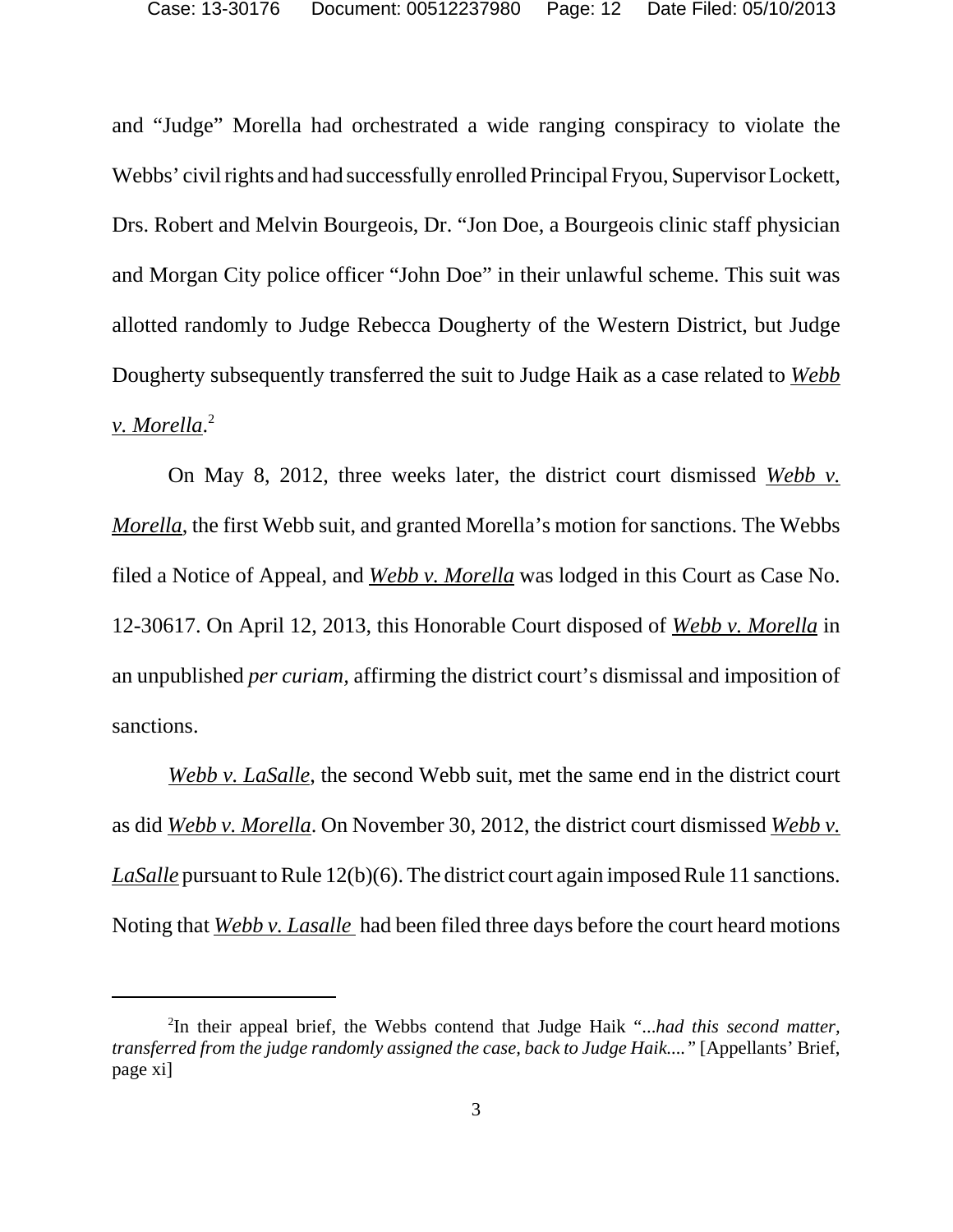and dismissed *Webb v. Morella*, the district court ruled that *Webb v. LaSalle* set forth "...*baseless, conclusory allegations contrary to the Rule 11 certifications made to the Court,"* that there had been no reasonable inquiry into the facts and law prior to filing suit and that "*Plaintiffs only purpose in bringing the suit was to harass defendants."* [USCA5 400]

St. Mary Parish School Board, Principal Fryou and Supervisor of Child Welfare Lockett submit that this Court should affirm dismissal of all of the Webbs' claims.

# **STATEMENT OF THE FACTS RELEVANT TO THE ISSUE SUBMITTED FOR REVIEW**

When presented with a Rule 12(b)(6) motion, a district court must examine the complaint along with any exhibits to the complaint, and determine whether there are sufficient, well-pled facts to support a plausible claim for relief. Speculation, legal conclusions, and legal conclusions masquerading as factual conclusions must be discounted. Appellate review of a district court's 12(b)(6) dismissal is *de novo,* requiring the same judicial exercise.

The Webbs alleged that they "...*had been the targets of personal attacks by Judge Joseph Morella and his client, Patterson Police Chief Patrick LaSalle...,"* a claim which was the catalyst for the now discredited *Webb v. Morella* lawsuit. [USCA5 17] To get even for the *Webb v. Morella* litigation, the Webbs alleged that Chief LaSalle and Morella hatched a wide ranging conspiracy, enrolling numerous co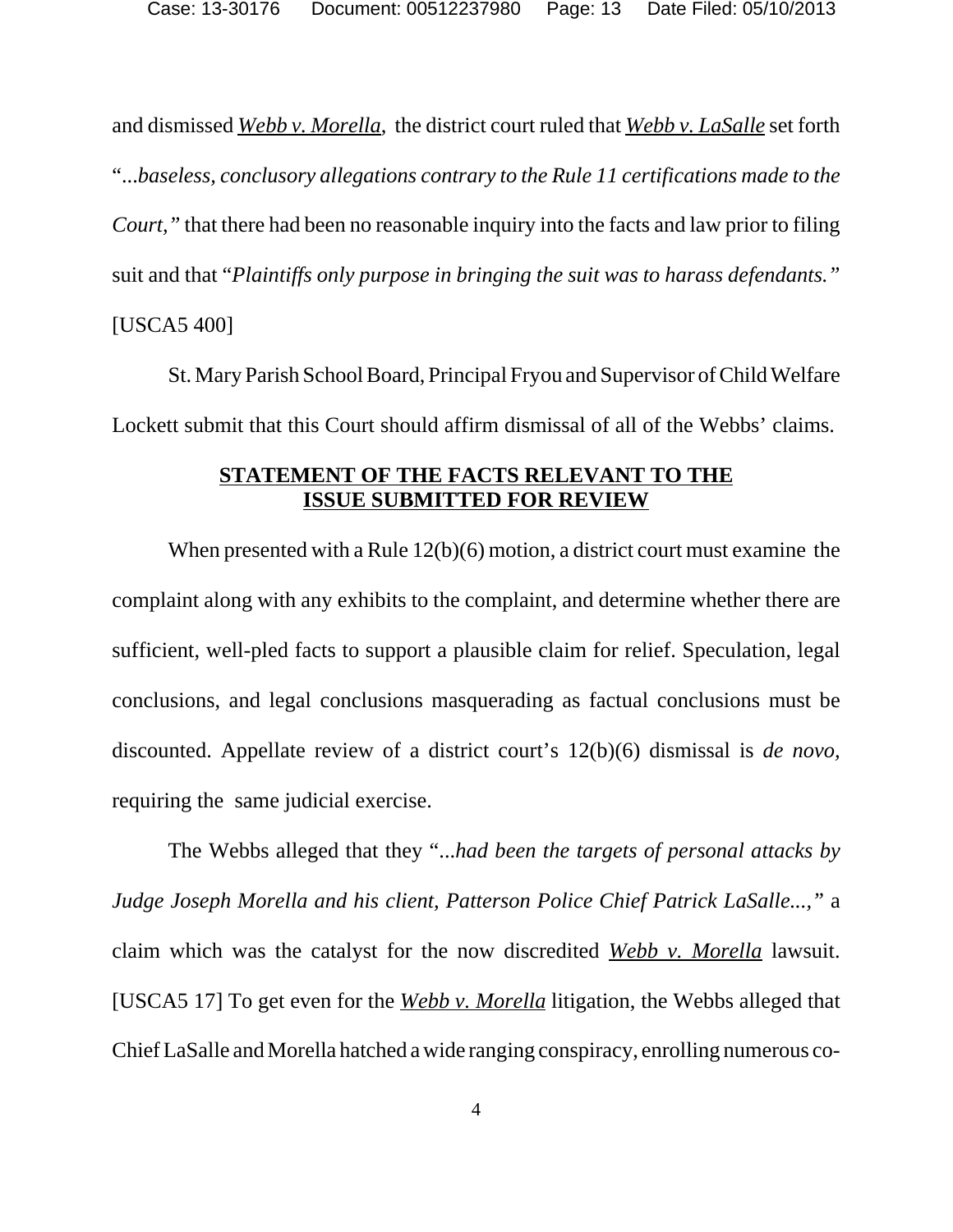conspirators "...*to accuse Belva Webb of criminal drug use...for the purpose of charging Mr. Webb with crimes, discrediting Mr. Webb, firing him from his position with the St. Mary Parish Schools District and otherwise humiliating him...."* [USCA5 17] Another alleged LaSalle and Morella motive was that "...*of discrediting thereby gaining an advantage in a pending federal civil rights and hate crimes action"* – i.e., the *Webb v. Morella* lawsuit. [USCA5 17]

The roll call of alleged, compliant conspirators is long and includes individuals, public bodies, and a private LLC: (1) Patterson Police Chief Patrick LaSalle, (2) the Patterson Police Department, (3) the Morgan City Police Department, (4) Morgan City Police Officer "*John Doe,"* (5) Joseph Morrella, referred to as "*Judge"* Joseph Morella, (6) St. Mary Parish School Board, (7) Kenneth Lockett, the school district's Supervisor of Child Welfare, (8) Niki Fryou, a school district principal, (9) Bourgeois Medical Clinic, LLC, (10) Dr. Robert Bourgeois, the medical clinic manager, (11) Dr. Melvin Bourgeois, the founder and a member of the Bourgeois LLC, and (12) "*Dr. John Doe,"* a Bourgeois Medical Clinic staff physician. [USCA5 14-16] Nothing in the lawsuit explains, or attempts to explain, why these numerous, alleged coconspirators, none of whom had anything to do with the sour real estate deal involving the Webbs, LaSalle and Morella, threw their hats in the ring and agreed to commit an unlawful act.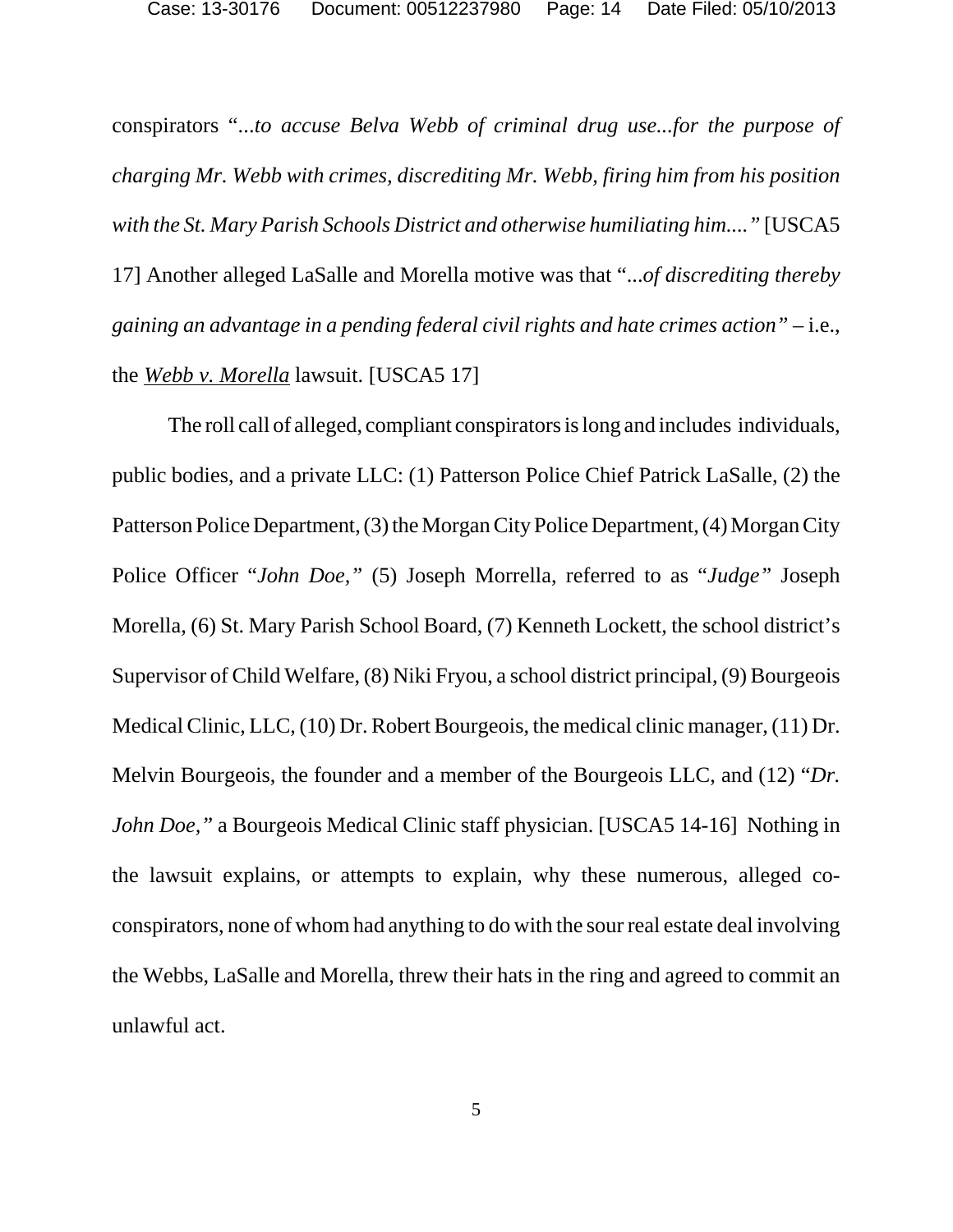Case: 13-30176 Document: 00512237980 Page: 15 Date Filed: 05/10/2013

What do the Webbs say in their complaint about how the conspiracy was formed and conducted? The Webbs allege that LaSalle "...*personally asked officials with the St. Mary Parish School Board to have Belva Webb sent for drug screening."* [USCA5 18] However, the Webbs do not identify the conspiring "*officials."* Nor do they allege that LaSalle painted even the sketchiest outline of his unlawful plan when he spoke to the unnamed "officials," such as telling them that if they sent Webb to the Bourgeois Medical Clinic for a drug test, a staff physician at the clinic would falsify the results. Nor is there any allegation that LaSalle told the "officials" to fire Webb using the false results as their rationale.

Agreement to commit an unlawful act is a fundamental element of a conspiracy. Where, then, do the Webbs plead facts in their complaint even remotely suggesting that school "officials," much less principal Fryou and Supervisor Lockett, the two, named school district defendants, knew anything about LaSalle's alleged, nefarious plan and agreed to go along with it? The answer is "nowhere."

The Webbs do not pretend that they were privy to the alleged phone call LaSalle placed to the "officials." Other than claiming that LaSalle placed the call in order to ask the "officials" to send Belva Webb for a drug test, they do not pretend to know if LaSalle said anything beyond that. Thus, at the alleged conspiracy's first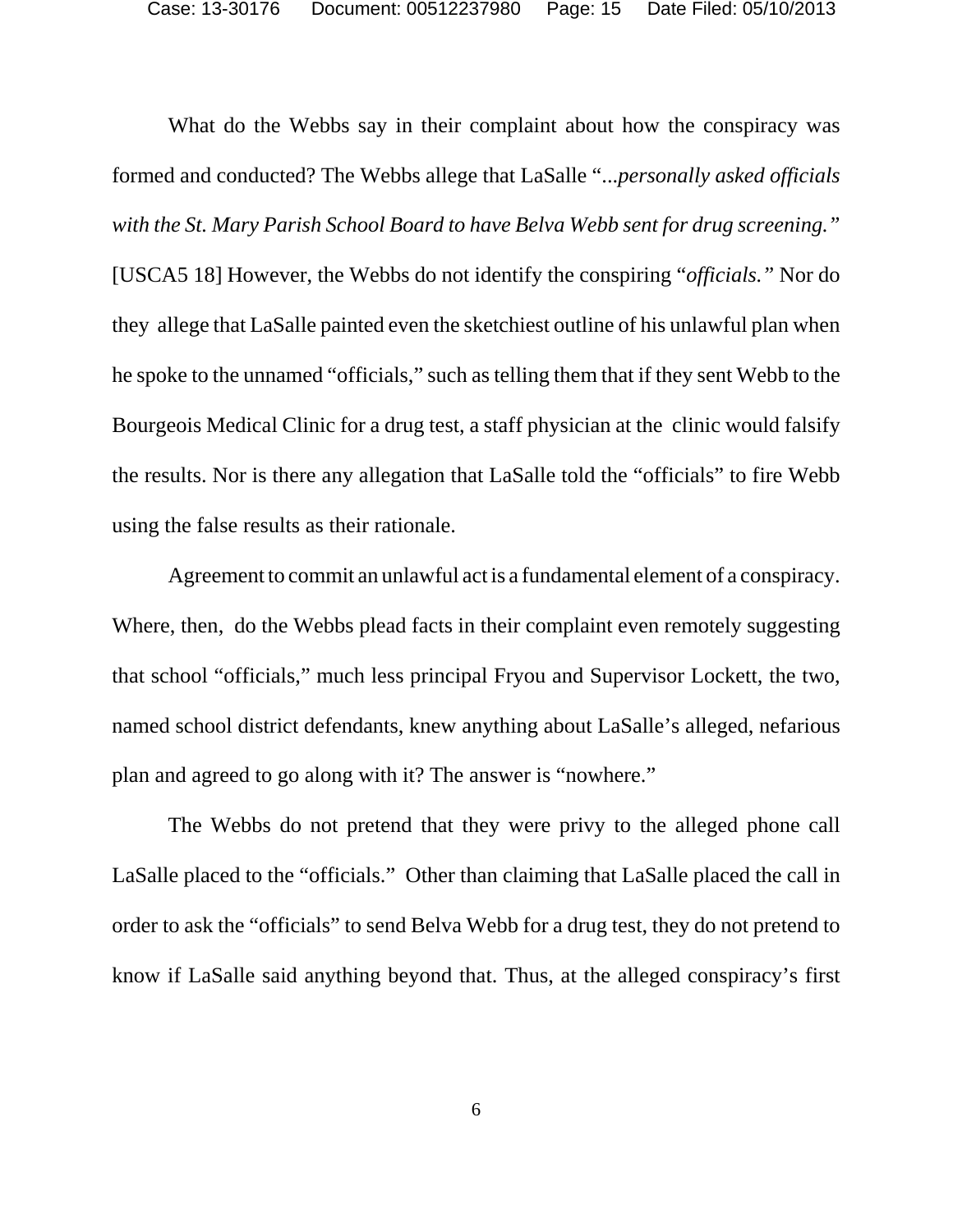stirring, the Webbs plead no facts to suggest that anything unlawful was discussed, much less agreed upon by the unnamed "officials."

Perhaps recognizing this basic flaw in their claim, the Webbs attempt to paper over it by engaging in mind reading. They allege that the "officials" expressed concern, because "...*if Chief LaSalle had information about possible drug use by Webb, why didn't he or the police arrange for the drug screen themselves?"* [USCA5 18] In other words, why did LaSalle need the school officials unless he was up to no good? The Webbs then answer their own question with pure speculation. "*Had Chief LaSalle done so, using the authority of his department, the ulterior motive of discrediting Webb with fabricated drug tests results would have been immediately apparent \* \* \* and the issue of fabricating the drug test results for these ulterior motives would have caused even the most naive to demand an investigation."* [USCA5 18] And upon that speculation, the Webbs draw a baseless conclusion: "..*.having learned of LaSalle's involvement in the demand and insistence on having Webb's employer the school board demand a drug screen, the real purpose of the drug screen became apparent."* [USCA5 18] In short, the Webbs divine that the unnamed, school officials knew LaSalle was up to no good, and knew *"the real purpose of the drug screen*," because LaSalle wanted them to order a test he could have ordered himself, and the school "officials" blithely went along with the plan.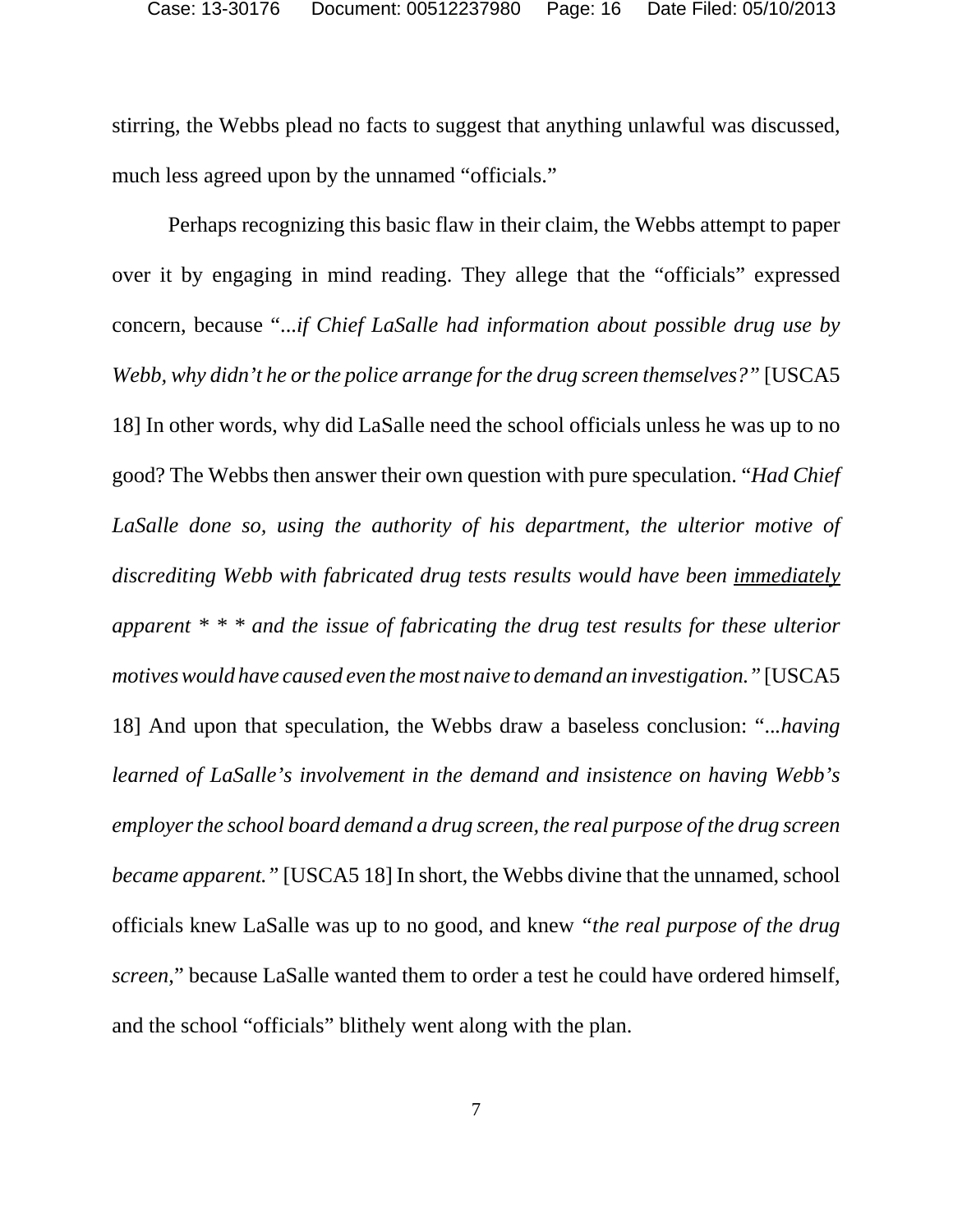The Webbs did not make the unnamed school "officials" parties to their suit, giving them the same "John Doe" monikers they applied to the unnamed "Dr. John Doe" and the unnamed Morgan City Police Officer "John Doe." Rather, they named Principal Fryou and Supervisor Lockett as co-conspirators. However, the Webbs do not allege that Chief LaSalle had any communication with Fryou or Lockett, or that Fryou or Lockett even suspected, much less knew, that they were to send Webb for a drug screen where a licensed physician would violate medical ethics and falsify the results.

The frivolous nature of the Webbs complaint is further exposed by exhibits the Webbs themselves attached to their complaint. One exhibit shows that Belva Webb attended a meeting on February 16, 2012 with Principal Fryou, Supervisor Lockett and others. What transpired was memorialized and signed by all who participated, including Belva Webb. The memo states: "*Parent concerns were addressed to school officials and district personell (sic)*. *Concerns of being under the influence. Incident will be turned over to Mr. Armelin,"* a Human Resources officer. [USCA5 34]

After this meeting, the school district sent Webb for a drug screen, presumably to be conducted by the Bourgeois clinic physician who was prepared to falsify Webb's test results. Who is this key conspirator? He is "*Dr. John Doe*" who falsified results to reflect that Webb was on *"'heroin,' 'opiates,' 'cocaine,' alcohol' and other illegal*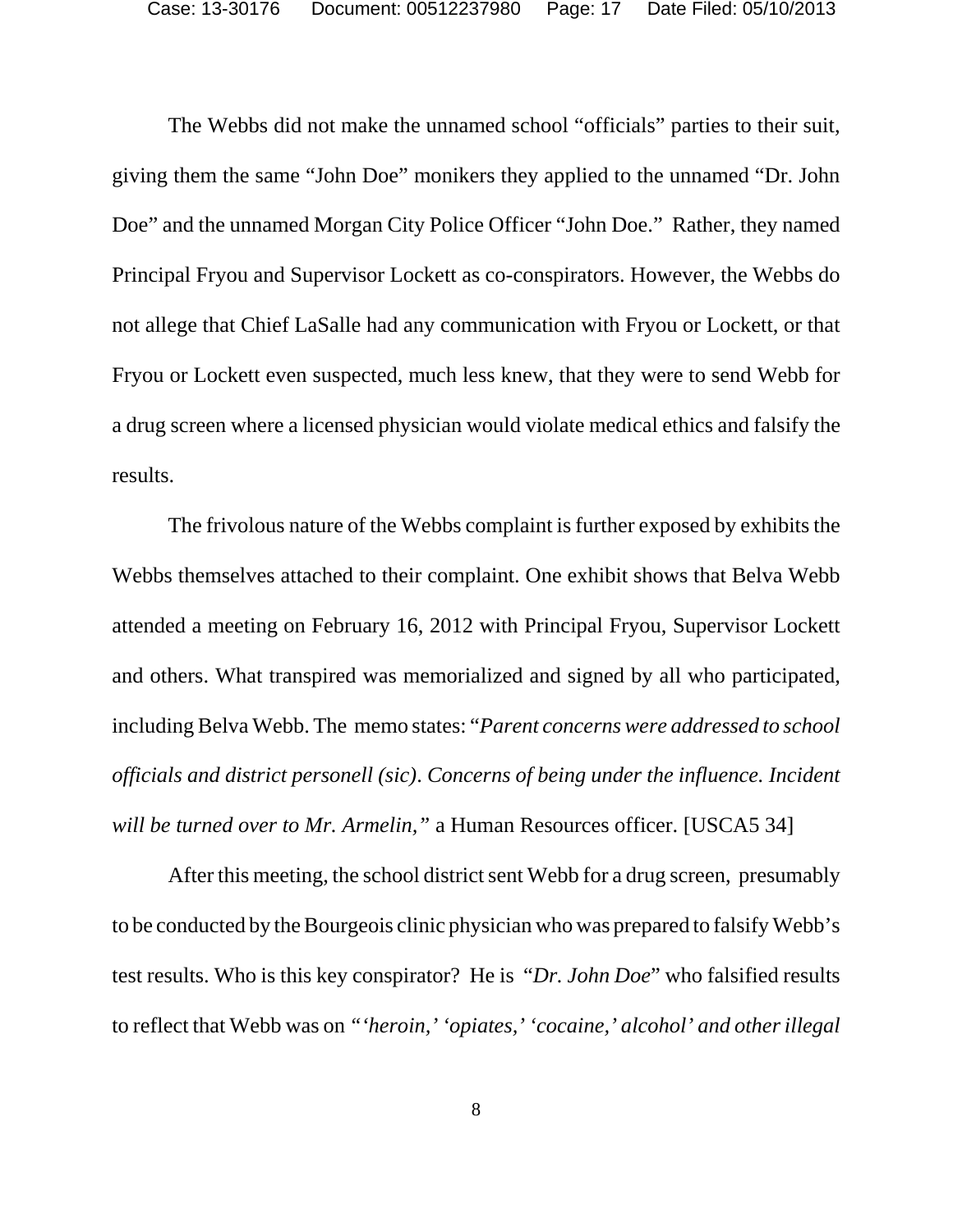*drugs."3* [USCA5 21] Dr. Doe then allegedly phoned "*Officer John Doe*" of the Morgan City Police Department who "...*showed up almost instantly,"* whereupon Dr. Doe told Officer Doe that Webb was a drug user. [USCA5 20]

There are no facts pled in the complaint to suggest that Fryou or Lockett had any communication with "*Dr. John Doe"* regarding the alleged falsification of test results. Moreover, another exhibit the Webbs attach to their complaint shows that no false results were reported to the school district. <sup>4</sup> The first is a February 23, 2012 letter from Lockett to Belva Webb, which states:

*On February 17, 2012, my office was contacted with concerns about you appearing unstable while crossing children in the safety zone. An investigation was conducted and a decision was made to send you for a drug screening. The results that came from the doctor is that the medication you have been prescribed is 'safety sensitive' and you should not be performing work duties at this time. With this information and concerns please do not return to work until further notice effective immediately."* USCA5 36]

The second exhibit is a February 28, 2012 letter from Lockett in which he

amended his February 17 letter, advising Webb that he should not return to work

<sup>&</sup>lt;sup>3</sup>One would think that Webb, who allegedly went to the Bourgeois clinic knowing that he was being set up by LaSalle, who allegedly arranged to protect himself by having independent tests taken before and after his visit to Bourgeois, and who allegedly arranged to have his counsel hear what transpired at Bourgeois in real time with the speaker feature on his cell phone, would have gotten the good doctor's name.

<sup>&</sup>lt;sup>4</sup>The Court may consider exhibits attached to a complaint in ruling upon a Rule  $12(b)(6)$ motion. *U. S. Ex Rel Williard v. Humana Health Plan of Texas, Inc.*, 336 F. 3d 375, 379 (5<sup>th</sup> Cir. 2003).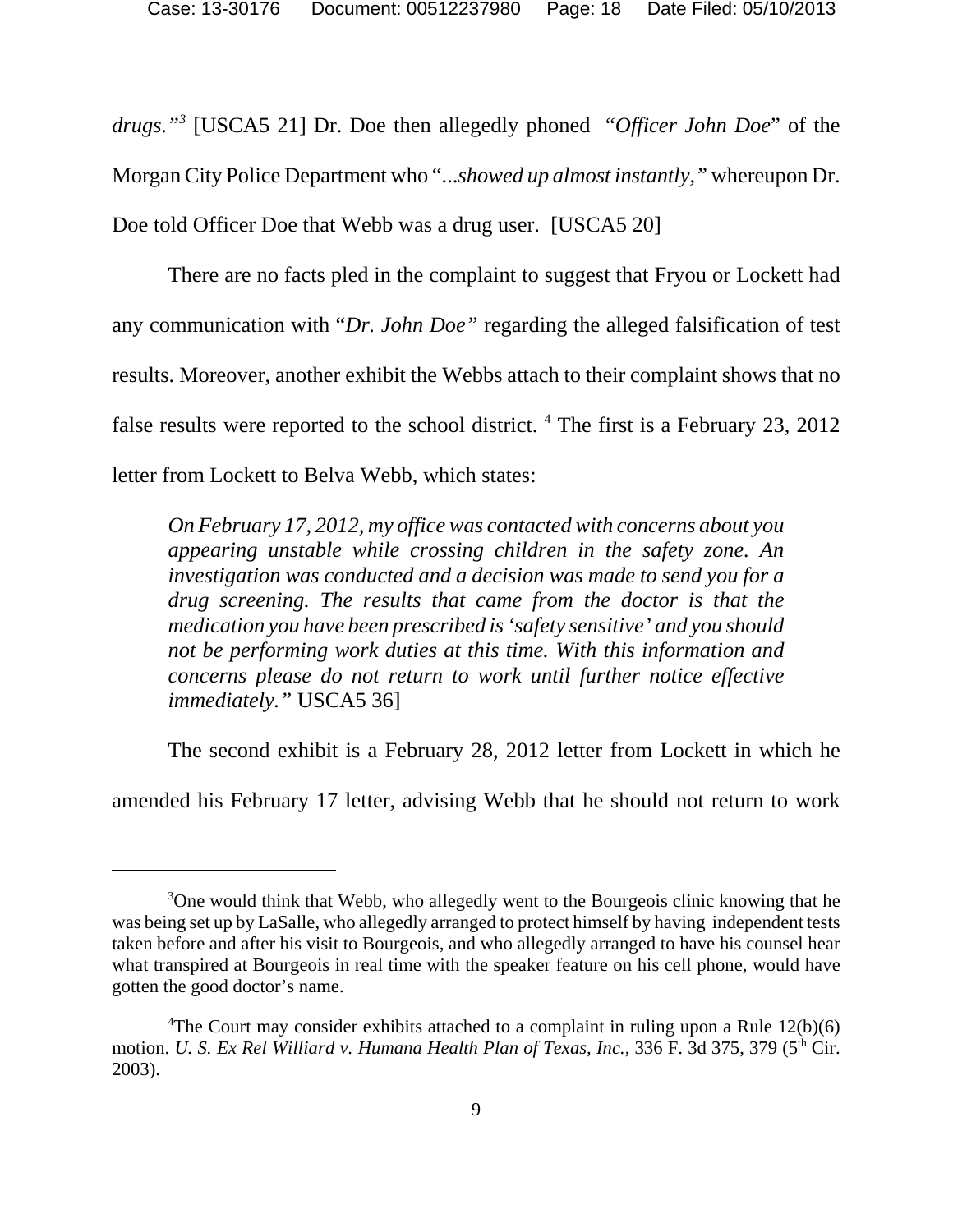"...*until written notification from your physician releasing you to perform your crossing guard duties."* [USCA5 37]

Further exposing the preposterous nature of the Webb's conspiracy allegations, the Webbs themselves express uncertainty in their complaint about critical aspects of the conspiracy plan. In paragraph 25 of their complaint, after reiterating that "*Dr. John Doe,*" falsified the test results and immediately phoned "Officer John Doe" of the Morgan City Police Department, the Webbs assert that this "*...calls into question the extent of this conspiracy and the number and identities of all persons involved*." The Webbs go on to state: "*...as the test results were fabricated, it begs the question: who contacted the Bourgeois Clinic and its doctors to make certain that the results would be POSITIVE?"* [USCA5 21]

Sufficient support for a conspiracy claim would require the Webbs to plead, as a matter of fact, exactly who spoke with the Bourgeois clinic and arranged for the false test. The Webbs do not allege that Fryou or Locket made such a call. And as stated above, although the Webbs claim that the results were fabricated, no one reported fabricated results to Fryou or Lockett. If the Webbs admittedly do not know who spoke to the Bourgeois clinic to arrange for the alleged drug test fabrication, where is their case for conspiracy? There are no well-pled facts to remotely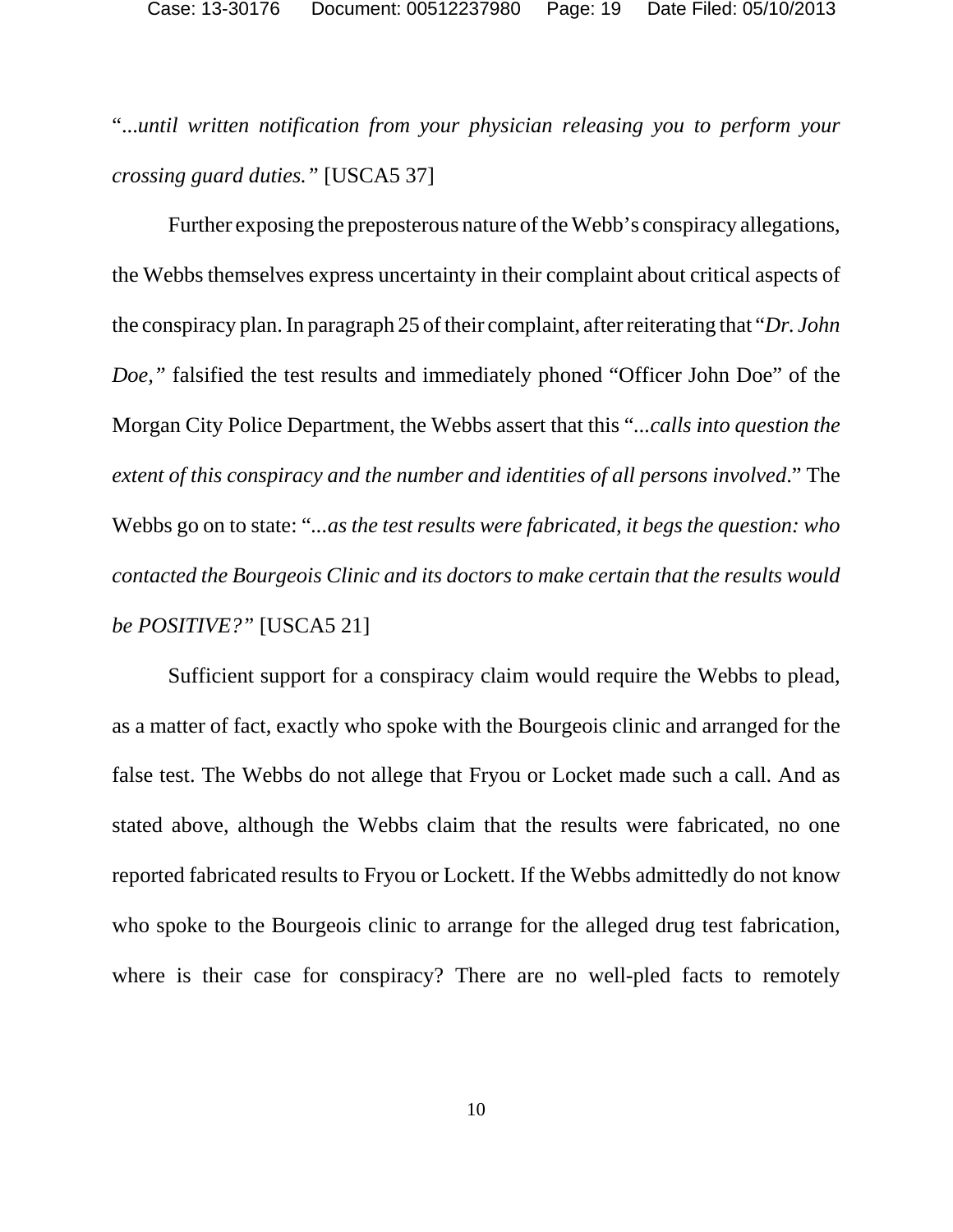substantiate that any of the defendants engaged in a conspiracy, much less Principal Fryou and Supervisor Lockett.

### **SUMMARY OF THE ARGUMENT**

Rule 12(b)(6) places a looking glass within the folds of a complaint to discern whether sufficient facts have been pled to support a plausible claim for relief. This requires a court to consider the legal elements of a claim and determine whether there are factual allegations, which if proven, would satisfy those elements.

#### *The Webbs' Section 1985 and 1986 Claims*

The Webbs invoke 42 U. S. C. Secs. 1985 and 1986, claiming a wide-ranging conspiracy to violate their civil rights. The only portion of Section 1985 relevant to the Webbs' claim is Subsection (3). To succeed, the Webbs must allege facts demonstrating: (1) a conspiracy, (2) for the purpose of depriving a person of equal protection of the law, and (3) an act in furtherance of the conspiracy (4) which causes injury to a person or deprivation of any right or privilege of a citizen of the United States. The Webbs must also plead that the conspiracy was motivated by racial animus or by some other immutable, class characteristic. *Locket v. New Orleans, City*, 607 F. 3d 992, 1001 (5<sup>th</sup> Cir. 2010); *Rodriguez v. Neely*, 169 F. 3d 220, 222 (5<sup>th</sup> Cir. 1999).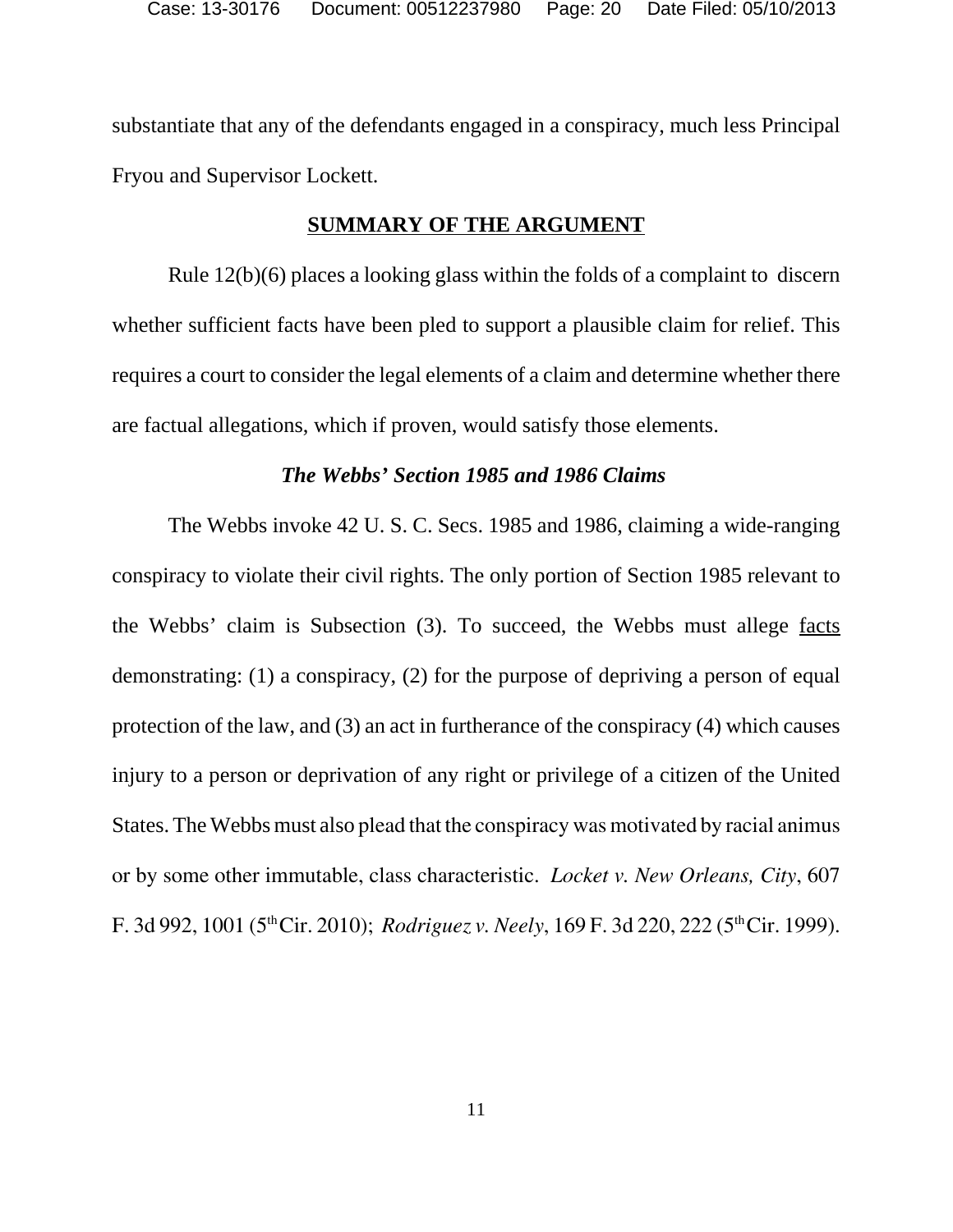There are no well-pled facts in the Webbs' complaint to support the claim that principal Fryou or Supervisor Lockett agreed with LaSalle, Morella, Dr. John Doe or anyone else to commit an illegal act and thus deprive either Belva Webb or Faith Webb of their constitutional rights. There is no assertion that racial animus motivated the conspirators. To the contrary, the alleged motive underscoring the conspiracy was to discredit Belva Webb and gain an advantage for Morella in the first Webb suit and retaliate against the Webbs for filing the suit. Left unsaid is why school officials, licensed physicians and a police officer, who had nothing to do with the first Webb suit, would willingly go along with such a plan.

When plaintiffs fail to state a claim under 42 U.S.C. sec. 1985, they concomitantly fail to state a claim under 42 U.S.C. sec 1986 for negligent failure to prevent a conspiracy. *Hamilton v. Chaffin*, 506 F. 2d 904, 913-914 (5<sup>th</sup> Cir. 1975); *Hagardon v. I. F. Hingle, et al*, 2003 U.S. Dist. LEXIS 16493 (E.D. La.). It goes without saying that unless a conspiracy is properly alleged, sec. 1986 is not triggered.

# *The Webbs' Section 1983 Claims*

Using 42 U. S. C. Section 1983 as a procedural vehicle, the Webbs sued school district employees Fryou and Lockett individually, claiming that Fryou and Lockett acted under color of law in violating their Fourth, Fifth, Eighth and Fourteenth amendment rights. The Webbs also sued the St. Mary Parish School Board, a political subdivision of the State of Louisiana.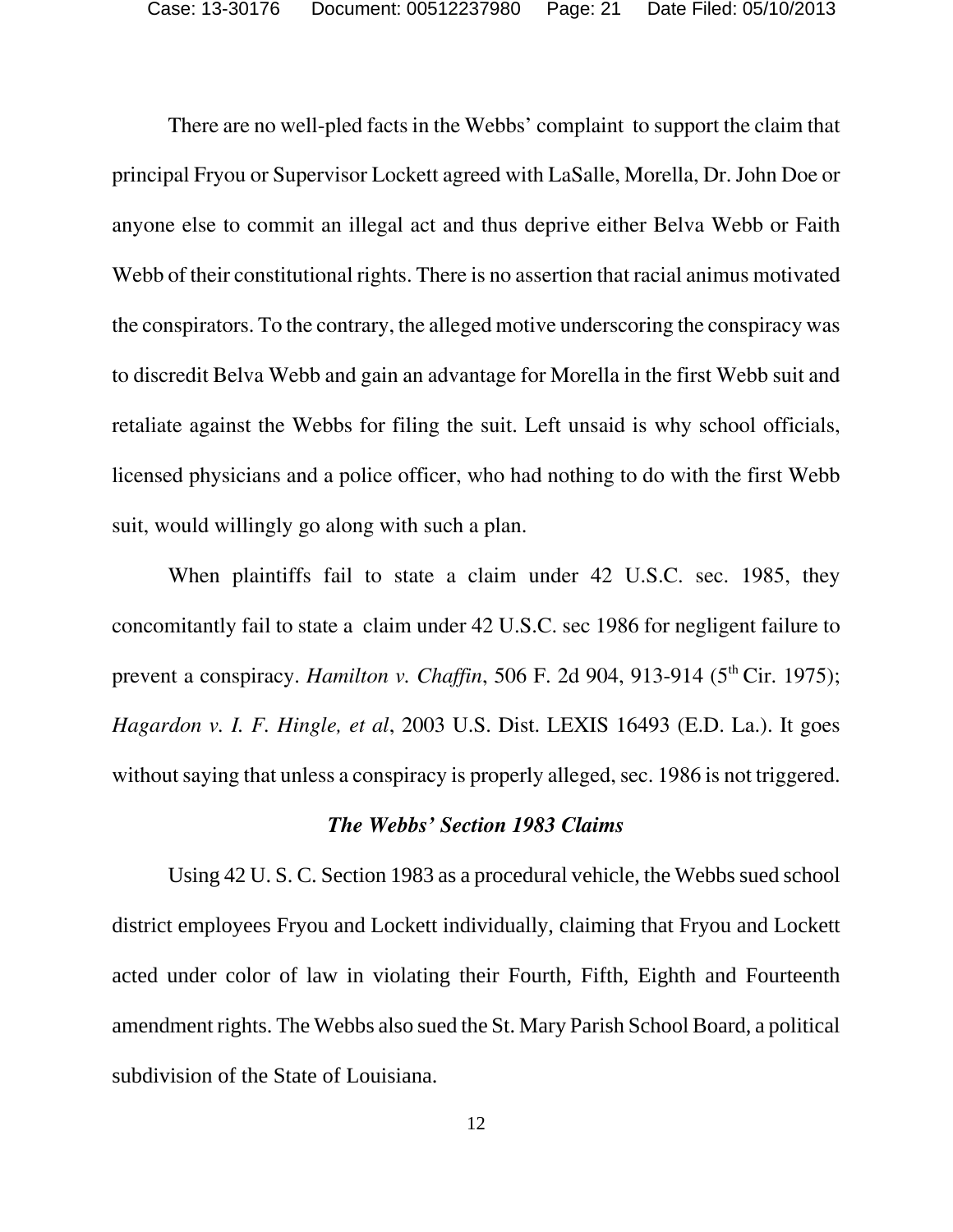"*Municipal liability arises only when the execution of a local government's policy or custom causes the constitutional injury*." *Monell v. New York City Dept. Of Social Services*, 436 U.S. 658, 690-91 (1978)*.* There is no allegation that St. Mary Parish School Board violated any of plaintiffs rights through an unconstitutional ordinance, regulation, policy, custom or practice.

As for Fryou and Lockett, school district individuals who allegedly acted under color of law, the Webbs merely allege that these individuals sent Belva Webb to a reputable medical clinic for a drug test Webb alleges he agreed to take. Even if Fryou and Lockett did so at the request of Chief LaSalle, this hardly bespeaks any violation of Fourth, Fifth or Eighth Amendment rights. Neither Fryou nor Lockett, school personnel, subjected Webb to unlawful search, seizure or detention as prohibited by the Fourth Amendment. Neither Fryou nor Lockett were in a position to deprive Webb of any Fifth Amendment rights, such as his right of due process and right against self-incrimination. Neither of the Webbs were arrested or charged with any crime. Lockett and Fryou are not correctional personnel or jailers and neither of the Webbs were prisoners. There is no allegation the Webbs were subjected to cruel and unusual punishment by anyone, much less by Lockett or Fryou.

As for the Webb's Fourteenth Amendment claim that Fryou and Lockett violated their substantive due process rights, such a claim requires conduct that "*can be properly characterized as arbitrary, or conscience shocking in a constitutional*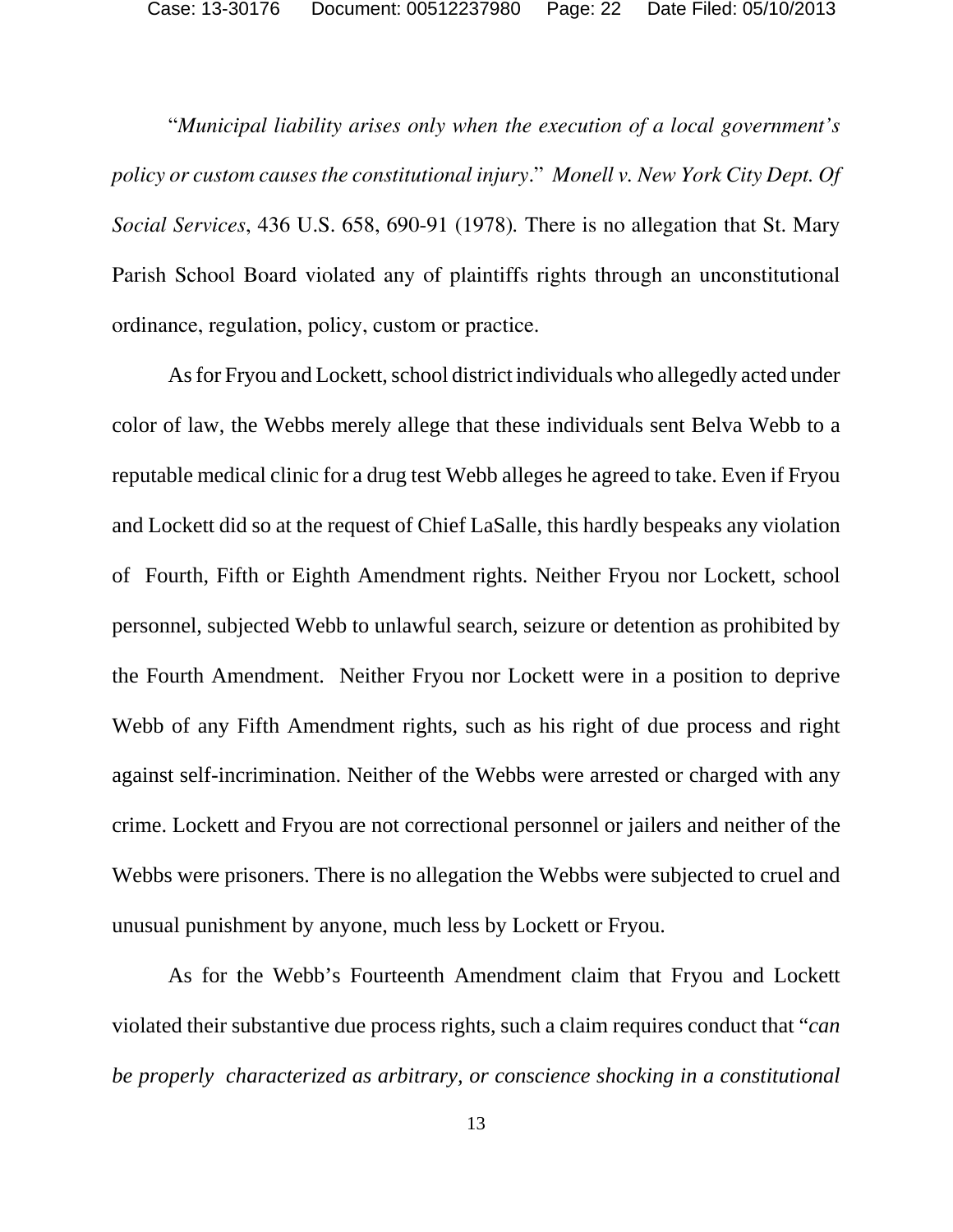*sense." County of Sacramento v. Lewis*, 523 U. S. 833, 847 (1998); *Doe ex rel Magee v. Covington County School District ex rel. Keys, 675 F. 3d 849, 867-868 (5<sup>th</sup> Cir.)* 2012). Sending , does not meet this standard.

#### **STANDARD OF REVIEW**

The courts of appeal review Rule 12(b)(6) dismissals *de novo,* using the same standard as the district courts. *Davis v. Tarrant Centy.*, 565 F. 3d 214, 217 (5<sup>th</sup> Cir. 2009); *Steadman et al v. The Texas Rangers*, 179 F. 3d 360 (5th Cir. 1999); *Michalik v. Hermann, 422 F. 3d 252, 257 (5<sup>th</sup> Cir. 2005); <i>Oscar Renda Const., Inc. v. City of Lubbock*, 463 F. 3d 378 (5<sup>th</sup> Cir. 2006). All well-pled facts contained in the complaint must be accepted as true and construed most favorably to plaintiff. However, to survive dismissal, the allegations must set forth sufficient factual matter, when accepted as true, to state a claim that is plausible on its face. A claim has facial plausibility when the plaintiff pleads factual content that allows the court to draw the reasonable inference that the defendant is liable for the misconduct alleged. It follows that where the well-pled facts do not permit the court to infer more than the mere possibility of misconduct, the complaint has alleged- but it has not shown- that the pleader is entitled to relief. *Bell Atlantic Corp. v. Twombly*, 550 U.S. 544, 554-55,127 S. Ct. 1955, 167 L. Ed. 2d 929 (2007); *Ashcroft v. Iqbal*, 556 U.S. 662, 129 S. Ct. 1937, 1949-50, 173 L. Ed. 2d 868 (2009).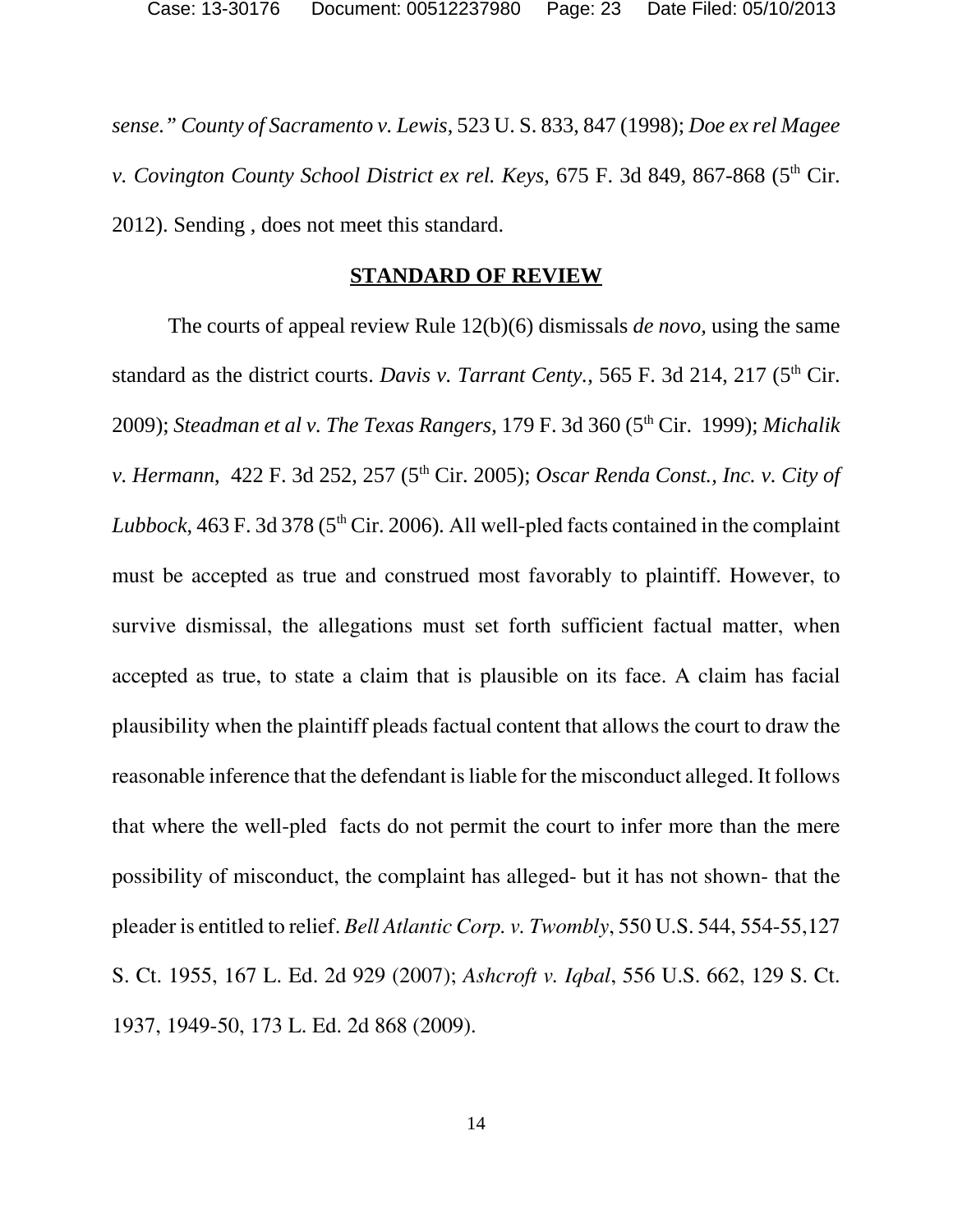Moreover, "*[C]onclusory allegations or legal conclusions masquerading as factual conclusions will not suffice to prevent a motion to dismiss*." *Fernandez-Montes v. Allied Pilots Ass'n,* 987 F. 2d 278, 284 (5<sup>th</sup> Cir. 1993); *Taylor v. Books A Million,* 296 F. 3d 376, 378 (5th Cir. 2002).

#### **ARGUMENT**

#### **A.** *The Webbs Failed to State 42 U.S.C. Sec. 1985 and 1986 Claims*

42 U.S.C. 1985, subsection (3) requires, *inter-alia*, proof of a conspiracy and an act in furtherance of the conspiracy. "...[T]here must be allegations that the defendants had directed themselves toward an unconstitutional action by virtue of a mutual understanding." *Sparkman v. McFarlin*, 601 F.2d 261,268 (7<sup>th</sup> Cir. 1979). Plaintiffs must establish "...*the existence of (1) an agreement to do an illegal act and (2) an actual constitutional deprivation." Cinel v. Connick*, 15 F. 3d 1338, 1343 (5th Cir. 1994); *Tebo v.* Tebo, 550 F. 3d 492, 496 (5<sup>th</sup> Cir. 2008). Another essential prerequisite is that the conspiracy must be motivated by racial animus or by some other immutable, class characteristic. *Locket v. New Orleans, City*, 607 F. 3d 992, 1001 ( $5<sup>th</sup>$  Cir. 2010).

As expressed in the Statement of Facts and Summary of Argument, there are no well-pled facts in the Webbs' complaint suggesting that any of the alleged conspirators were motivated to violate the Webbs' rights because the Webbs are black citizens. Rather, the Webbs plead that Morella and LaSalle wanted to get even with,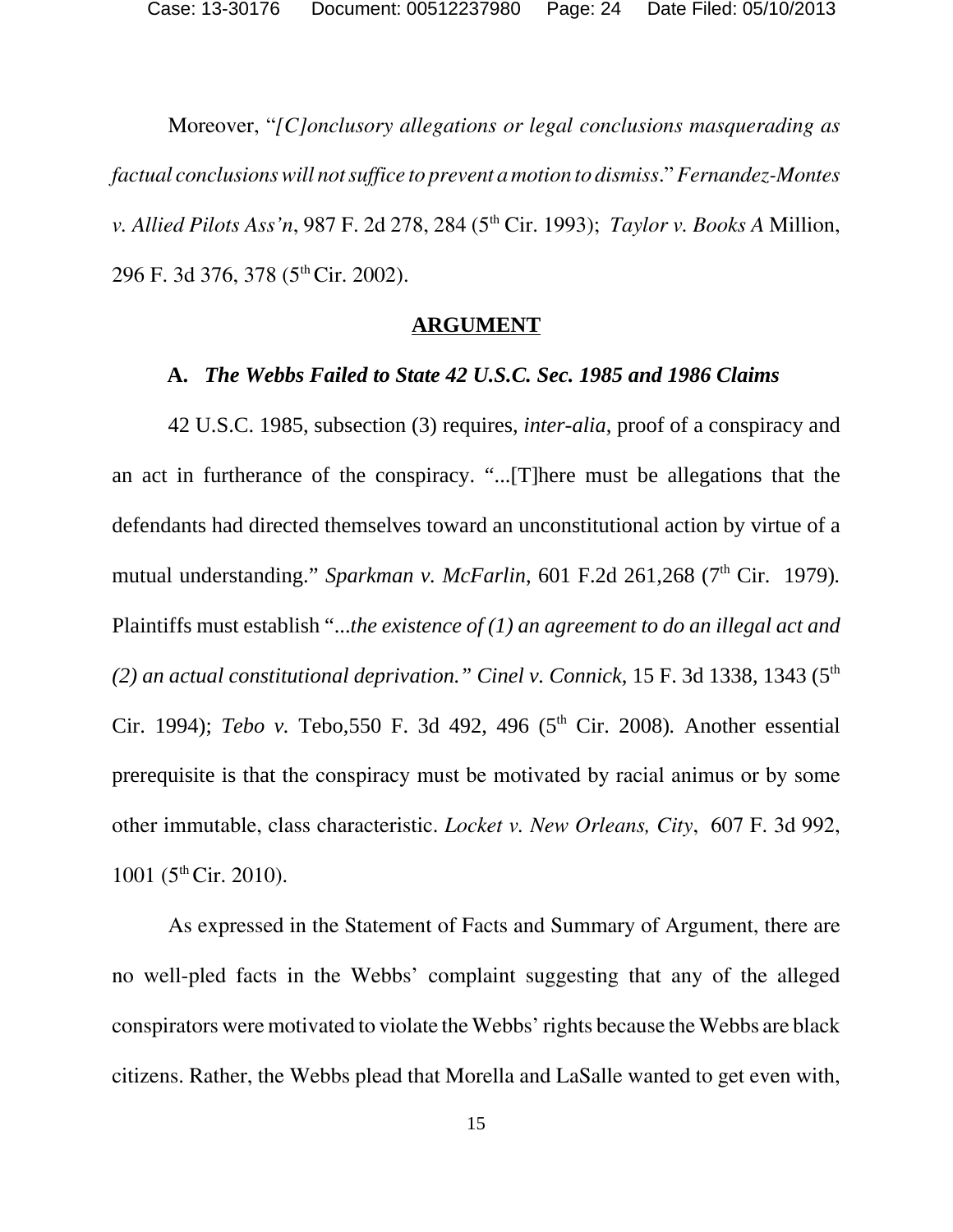or retaliate against, Belva Webb for suing Morella over a real estate deal. Although implausible on its face, this is what allegedly motivated others who had nothing to do with the Webb-Morella dispute to commit an illegal act.

With regard to the Section 1985(3) prerequisite for an "agreement" among conspirators to commit an illegal act, nothing in the complaint remotely suggests that Fryou or Lockett agreed with LaSalle, Morella, the Bourgeois Clinic, any of its physicians or with any police authorities to order Belva Webb to take a drug test when they knew the results would be falsified. The Webbs own complaint exhibits indicate that the school administrators sent Belva Webb for a drug test after parents expressed concern about his performance as a crossing guard. The complaint asserts that Webb had no problem with taking the test. He consented. The test results provided to the school district were that Webb was impaired by prescription medication, not illegal drugs. Another aspect of the alleged conspiracy was for the school district to use the fabricated test results as a rationale for firing Belva Webb. However, Webb was not fired. He was simply told that he could not return to his safety-sensitive job until cleared to do so by his physician.

When plaintiffs fail to state a claim under 42 U.S.C. sec. 1985, they concomitantly fail to state a claim under 42 U.S.C. sec 1986 for negligent failure to prevent a conspiracy. *Hamilton v. Chaffin*, 506 F. 2d 904, 913-914 (5<sup>th</sup> Cir. 1975);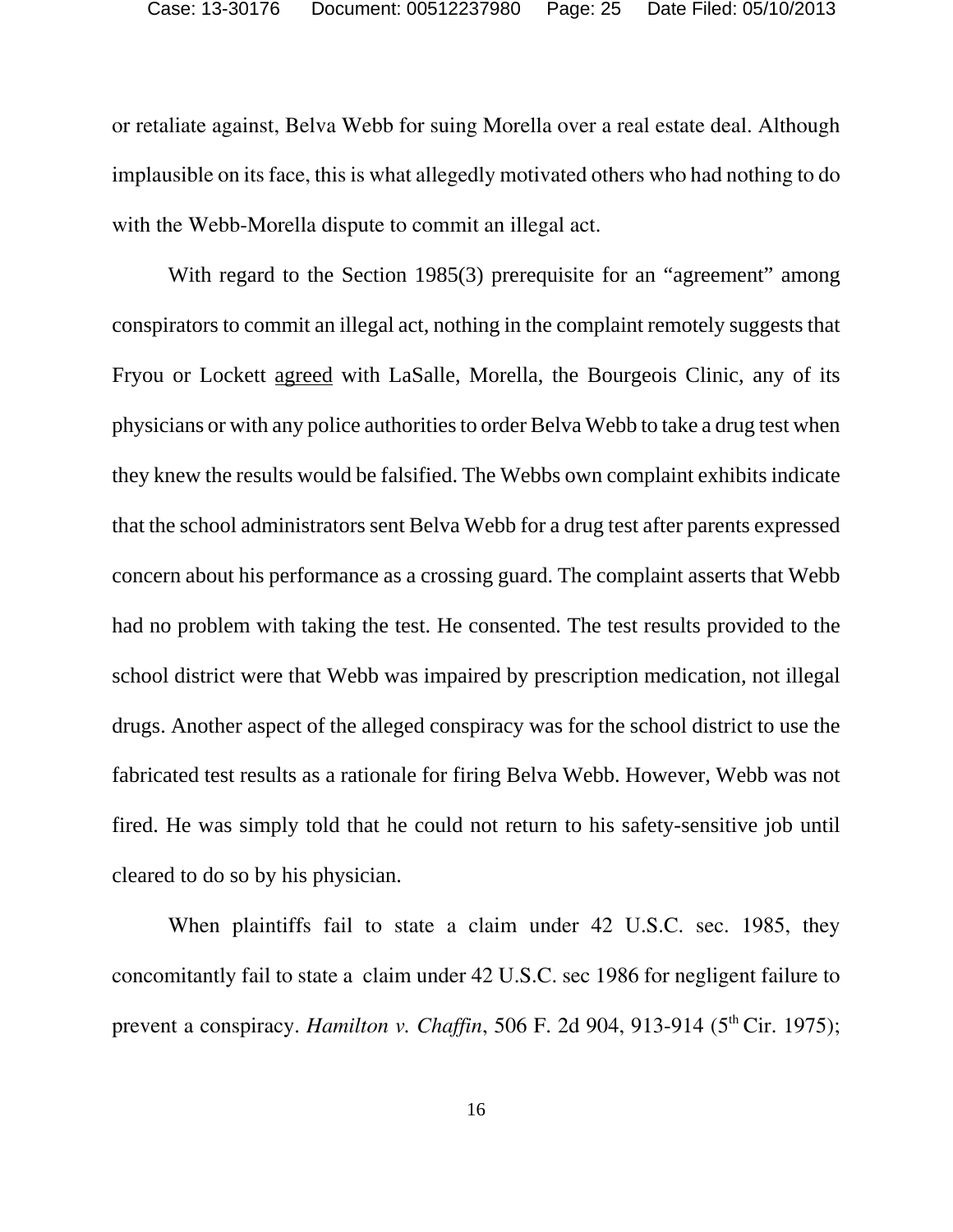*Hagardon v. I. F. Hingle, et al*, 2003 U.S. Dist. LEXIS 16493 (E.D. La.). It goes without saying that unless a conspiracy is properly alleged, sec. 1986 is not triggered

# *B. The Webbs Failed to State a Section 1983 Claim against St. Mary Parish School Board*

To prevail against St. Mary Parish School Board under Section 1983, plaintiffs must show that they were victimized by an unconstitutional St. Mary ordinance, regulation, policy, custom or practice. "*Municipal liability arises only when the execution of a local government's policy or custom causes the constitutional injury*." *Bedford v. The City of Mandeville*, 1999 U.S. App. LEXIS 38869 [5th Cir.]; *Baker v. Putnal*, 75 F.3d 190, 200 (5th Cir. 1996); *Monell v. New York City Dept. Of Social Services*, 436 U.S. 658, 690-91 (1978)*.* There is no allegation that St. Mary Parish School Board violated any of plaintiffs' rights through an unconstitutional ordinance, regulation, policy, custom or practice.

### *C. The Webbs Failed to State a Section 1983 Claim Against Lockett and Fryou*

Section 1983 is a procedural vehicle through which plaintiffs may assert claims for violations of constitutional and other federally protected rights. Here, the Webbs use Section 1983 to claim violations of their Fourth, Fifth, Eighth and Fourteenth Amendments. They take a broad brush approach. The Webbs' complaint repeatedly alleges that all defendants violated all of their rights, without providing any specifics regarding any particular defendant.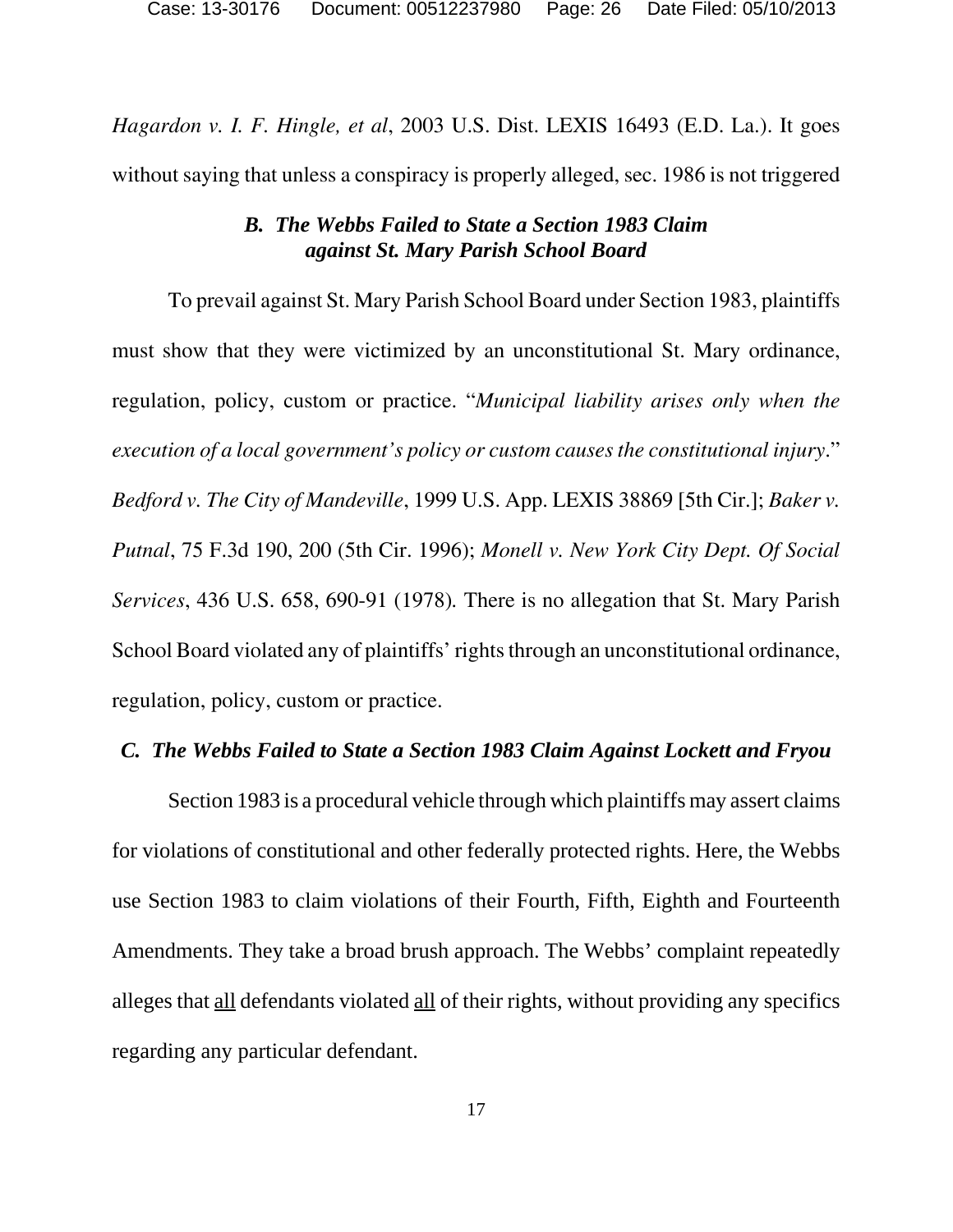For example, although the Webbs' complaint asserts that the "defendants" violated their Fourth Amendment rights, their complaint pleads no facts supporting the notion that Principal Fryou or Supervisor Lockett violated anyone's Fourth Amendment rights. Setting well-pled fact aside, the complaint doesn't even conclude that Fryou or Lockett subjected Belva Webb to any unreasonable search, seizure or detention. The Webbs merely allege that these defendants asked Belva Webb to take a drug test, and that Webb consented to taking the test– tantamount to consenting to a search.

The Webbs' complaint against Fryou and Lockett does not implicate the Fifth Amendment. The Webbs were not charged with any crime and were not prosecuted. Even if they had been, Fryou, a school principal, and Lockett, a school supervisor, are not connected in any way to the judicial system. They are not in a position to protect, afford or violate Fifth Amendment rights. Similarly, Lockett and Fryou are not in a position to violate Eighth Amendment rights. The Eighth Amendment protects against the cruel and unusual punishment of convicted prisoners. Lockett and Fryou are not jailers, and the Webbs are not convicts. The Webbs pled no facts supporting a claim of cruel and unusual punishment, and even if they did, they can have no Eighth Amendment claim against Fryou or Lockett.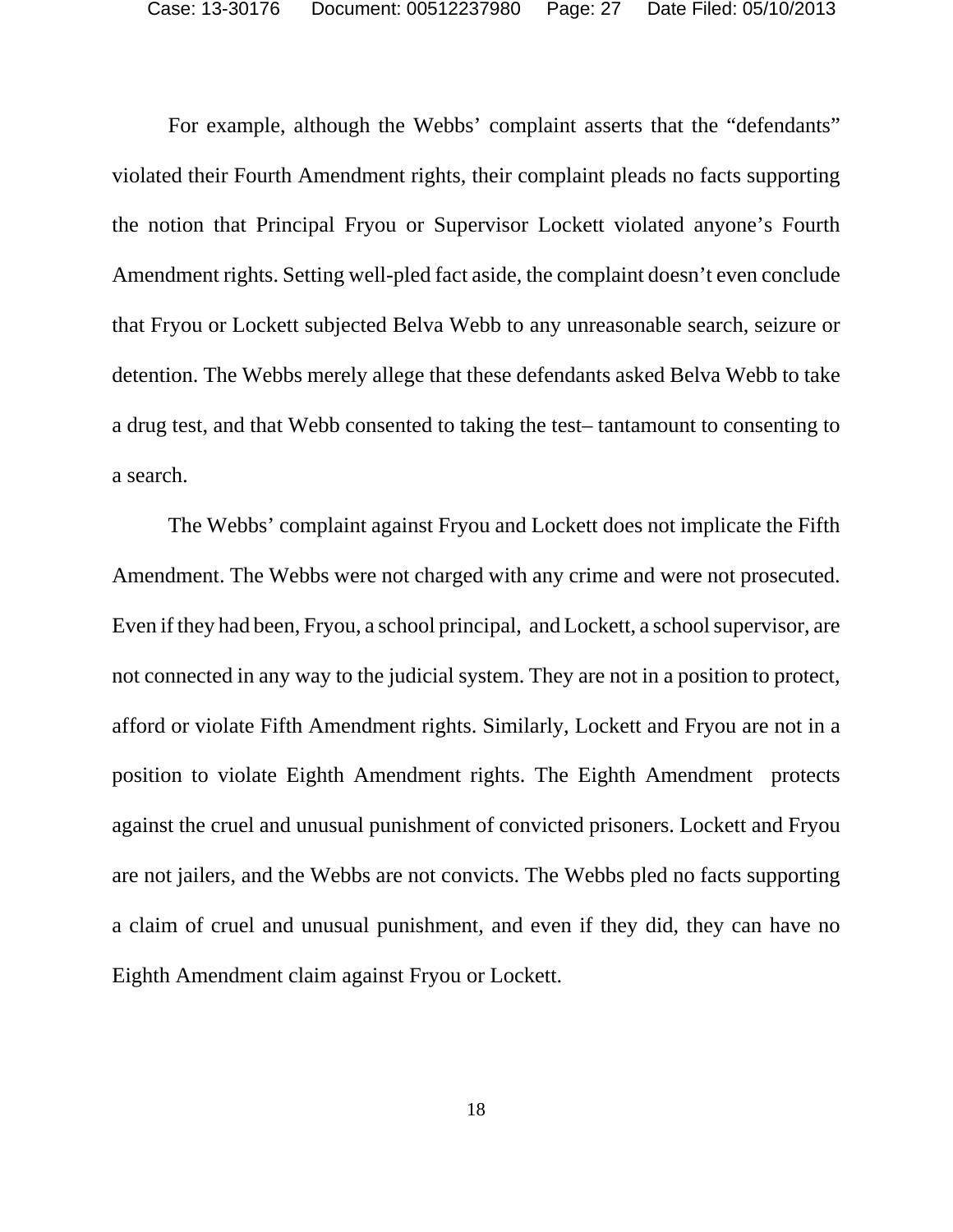The Fourteenth Amendment guarantees both procedural and substantive due process. There is no allegation in the complaint that Fryou or Lockett violated any of the Webbs' Fourteenth Amendment rights, much less that their conduct was "...*arbitrary, or conscious shocking in a constitutional sense." Doe ex rel. Magee v. Covington County School District ex rel. Keys, 675 F.* 3d 849, 867-868 (5<sup>th</sup> Cir. 2012). The complaint alleges that Fryou and Lockett sent Belva Webb for a drug test after hearing parental concerns regarding his ability to perform as a school crossing guard. Belva Webb alleges that he consented to the test. This hardly satisfies the "conscious shocking" requirement for a Fourteenth Amendment, substantive due process violation.

Overarching is the fact that Fryou and Lockett have qualified immunity, not merely from liability, but from suit itself. To uphold the qualified immunity defense, a complaint must be judicially screened under the "heightened pleading" standard. Heightened pleading requires a fact-specific Complaint which rests on more than "*mere conclusions." Schultea v. Wood,* 47 F.3d 1427 (5<sup>th</sup> Cir. 1995); *Morin, et al v. Caire*, 77 F.3d 116 (5<sup>th</sup> Cir. 1996); *Arsenaux v. Roberts*, 726 F.2d 1022 (5<sup>th</sup> Cir. 1982); *Johnson v. Wells*, 566 F.2d 1016 (5<sup>th</sup> Cir. 1978); *Elliott v. Perez*, 751 F.2d 1472, 1479 (5th Cir. 1985)*.* In the case at bar, the Webbs' complaint does not pass muster under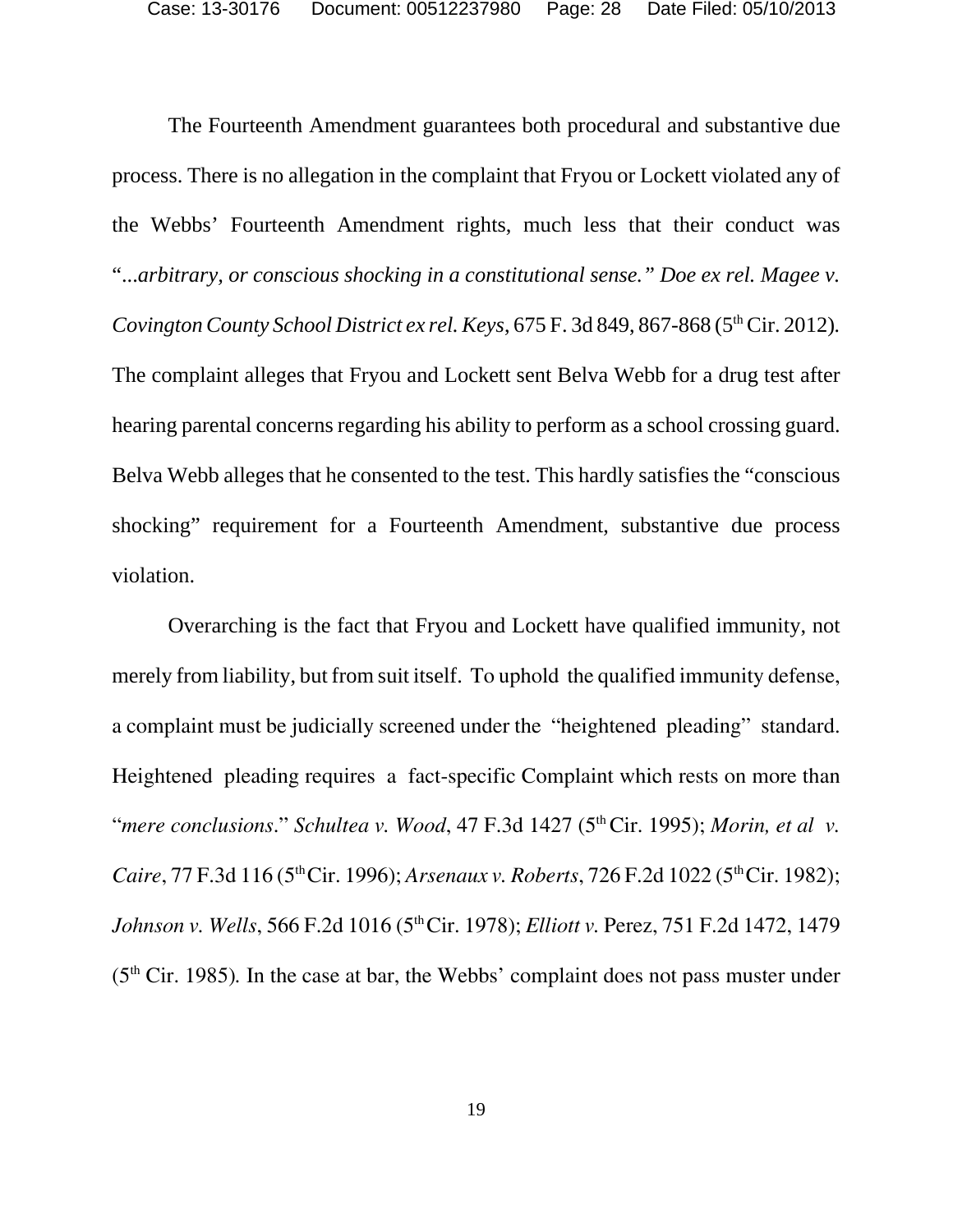the most elementary standard of fact pleading, much less a heightened pleading standard.

# **CONCLUSION**

The district court properly called this litigation frivolous and vexatious. The

district court's Rule 12(b)(6) dismissal should be affirmed in every respect.

Respectfully submitted this the day of May, 2013.

# **BORDELON & THERIOT**

/s/ Alvin J. Bordelon, Jr. Alvin J. Bordelon, JR., Esq. (3244) (TA) 429 Arlington Drive Metairie, LA 70001 Tel: (504) 460-7903 Fax**: (**504) 309-3063 E-mail: alvinjbordelon@cox.net

*Counsel for St. Mary Parish School Board, Niki Fryou and Kenneth Lockett, Appellees*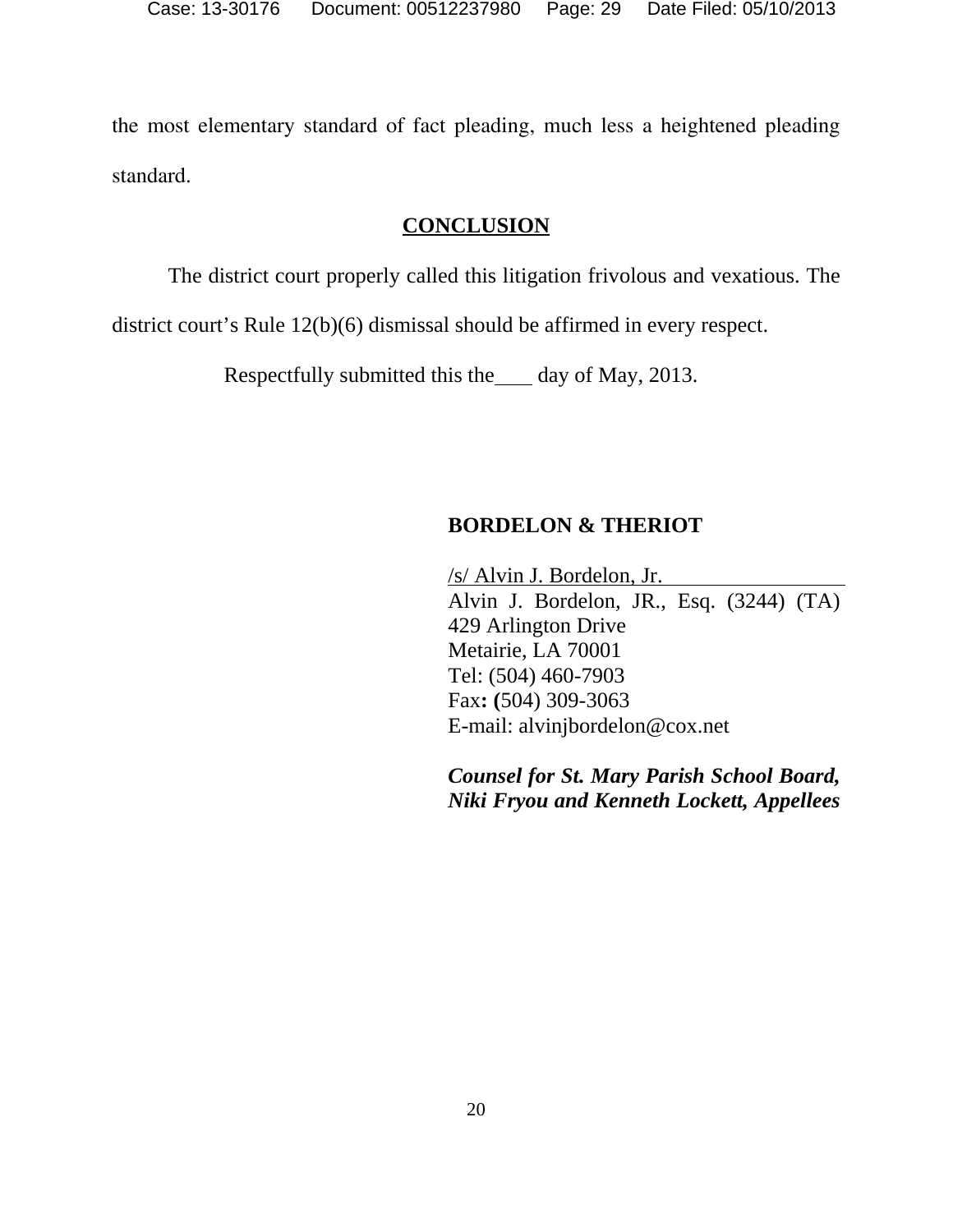# **CERTIFICATE OF SERVICE**

Undersigned counsel hereby certifies that he has served the foregoing brief on

all counsel of record by ECF or e-mail, this the 10th day of May, 2013.

Daniel G. Abel, Esq. Daniel G. Abel, Incorporated Legal Department Suite 106 2421 Clearview Parkway Metairie, LA 70001-1239 504-284-8521 danielpatrickegan@gmail.com

Martin Edward Regan, Jr., Esq. Regan & Sandhu, P.L.C. 2125 Saint Charles Avenue New Orleans, LA 70130 504-522-7260 mregan@reganlaw.net

James L. Pate, Esq. Sara Beth Rodrigue, Esq. Laborde & Neuner Suite 200 1001 W. Pinhook Road 1 Petroleum Center Lafayette, LA 70503-2828 337-237-7000 jpate@ln-law.com srodrigue@ln-law.com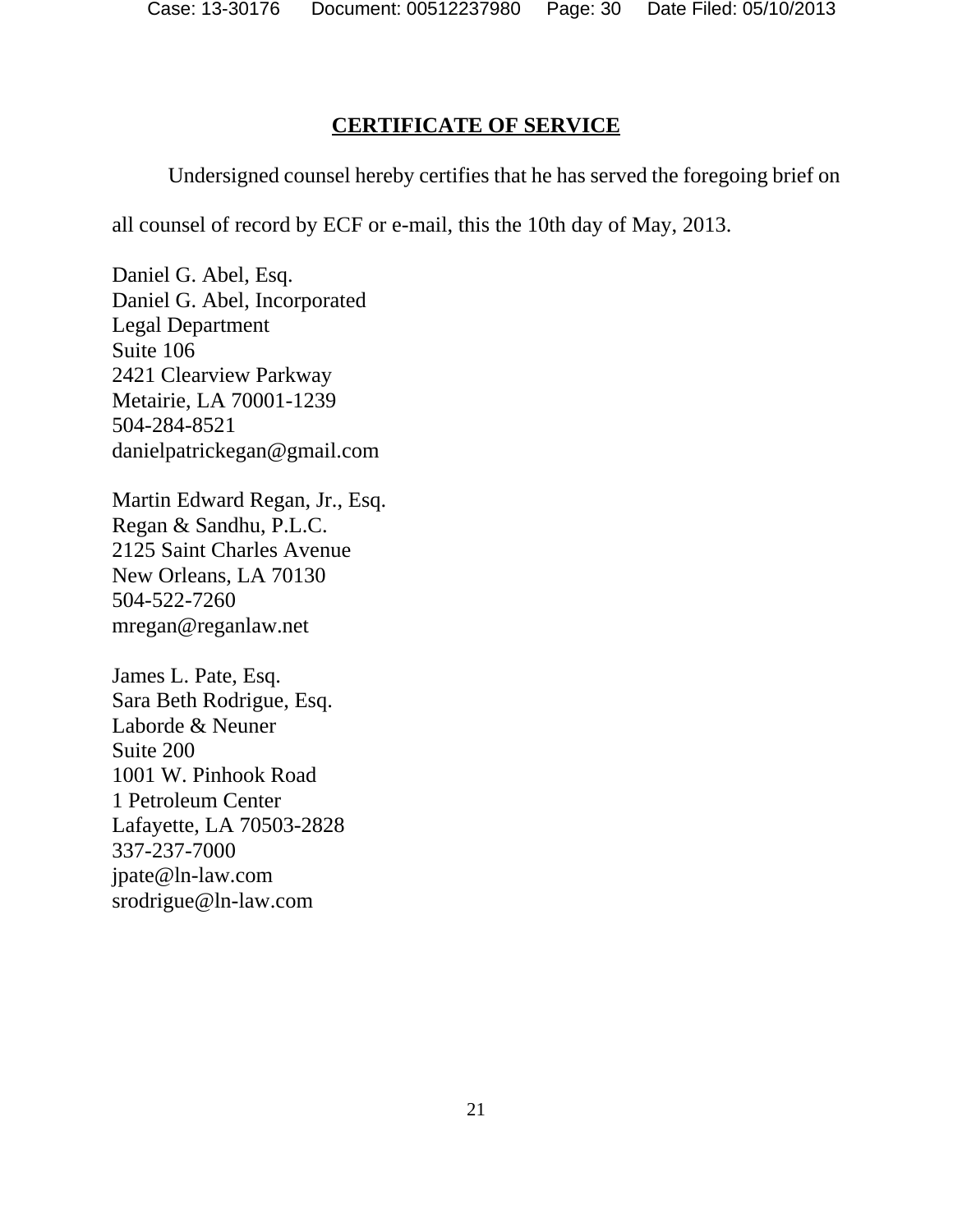David Clay Clarke, Esq. Galloway, Johnson, Tompkins, Burr & Smith 328 Settlers Trace Boulevard Lafayette, LA 70508 337-735-1760 dclarke@gjtbs.com

Harvey Joseph Godofsky Batiza Godofsky Penzato Schroeder & Ford Suite 700 1 Galleria Boulevard Metairie, LA 70005 504-841-5261 hgodofsky@lammico.com

/s/ Alvin J. Bordelon, Jr.